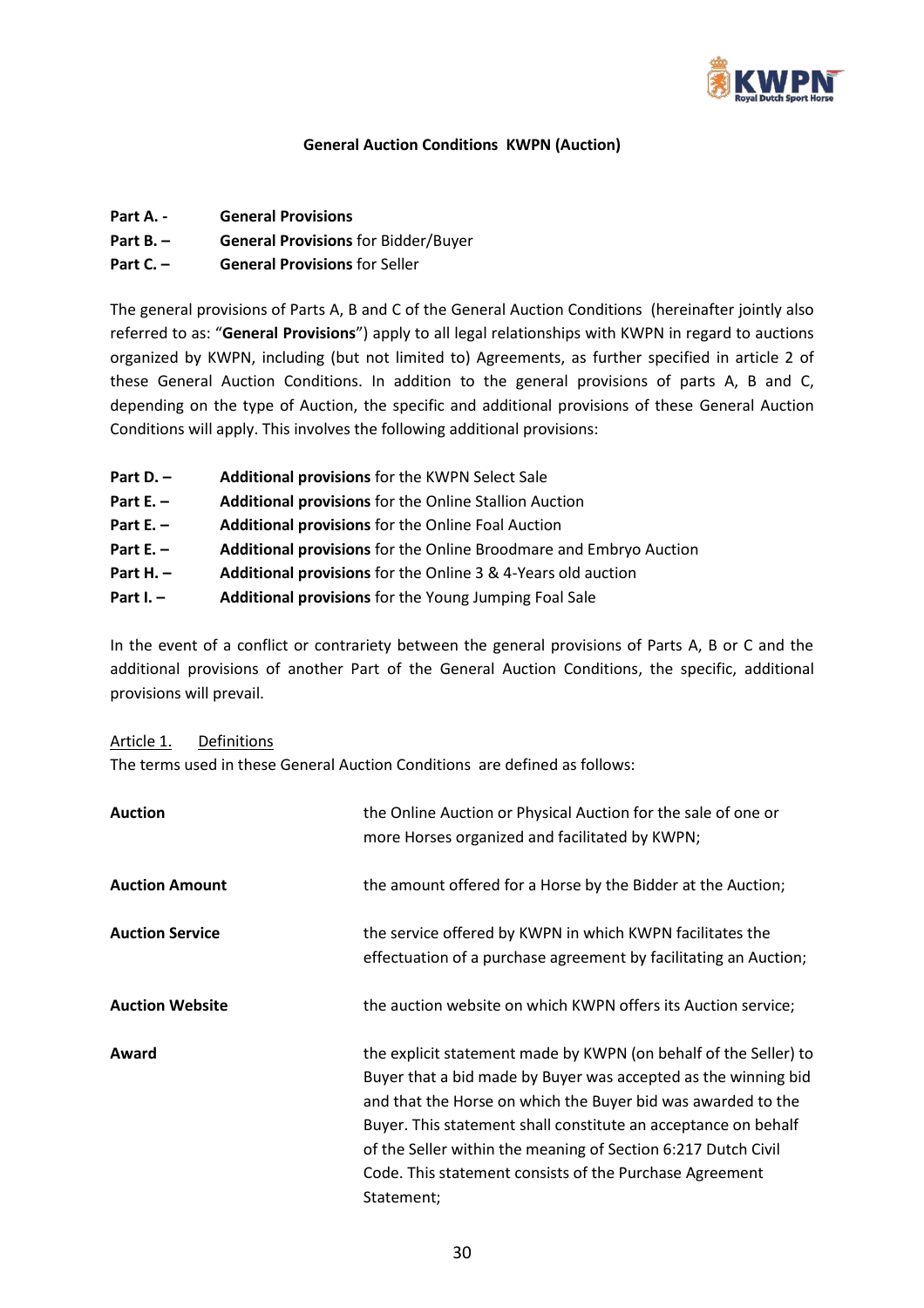| <b>Bidder</b>                     | the person who registers or has registered in the way prescribed<br>by KWPN in order to participate in an Online Auction as well as<br>the person who bids on a Horse(s) during a Physical Auction;                                                                                                                                                                                                                                                                                                                                                            |
|-----------------------------------|----------------------------------------------------------------------------------------------------------------------------------------------------------------------------------------------------------------------------------------------------------------------------------------------------------------------------------------------------------------------------------------------------------------------------------------------------------------------------------------------------------------------------------------------------------------|
| <b>Buyback</b>                    | the sale of a Horse and/or Embryo in which the Buyer is also the<br>Seller of the Horse and/or Embryo offered at Auction;                                                                                                                                                                                                                                                                                                                                                                                                                                      |
| <b>Buyer</b>                      | the Bidder who places a bid during the Auction that is accepted<br>by KWPN on behalf of the Seller as the highest bid and to whom<br>the Seller's Horse offered at Auction is awarded;                                                                                                                                                                                                                                                                                                                                                                         |
| <b>Commission</b>                 | the commission payable by the Seller, being a percentage of the<br>Auction Amount; Auction amount is 10% over the exit amount                                                                                                                                                                                                                                                                                                                                                                                                                                  |
| <b>Consumer</b>                   | the natural person who does not act for purposes related to the<br>exercise of trade, business, craft or profession;                                                                                                                                                                                                                                                                                                                                                                                                                                           |
| <b>Contract</b>                   | the agreement for services between KWPN and Participant in<br>regard to the Auction Service;                                                                                                                                                                                                                                                                                                                                                                                                                                                                   |
| Embryo                            | a (frozen) embryo or an embryo implanted in a surrogate mare;                                                                                                                                                                                                                                                                                                                                                                                                                                                                                                  |
| <b>Delivery Contract</b>          | the Contract completed and signed by the Buyer and the Seller,<br>which shows that the Buyer has taken possession of the Horse;                                                                                                                                                                                                                                                                                                                                                                                                                                |
| <b>General Auction Conditions</b> | these general terms and conditions for auctions of KWPN, both<br>the Online Auctions as well as the Physical Auctions;                                                                                                                                                                                                                                                                                                                                                                                                                                         |
| <b>Horse</b>                      | a foal, or a male or female Horse;                                                                                                                                                                                                                                                                                                                                                                                                                                                                                                                             |
| <b>KWPN</b>                       | both (i) the association with full legal capacity Royal Warmblood<br>Studbook of the Netherlands ('Association'), with its registered<br>office in Utrecht and a business address at De Beek 109, 3852 PL<br>Ermelo in case that this association facilitates the Auction and<br>the Auction Service; as well as (ii) the KWPN Select Sale<br>foundation ('KSS') with its registered office in Huis ter Heide and<br>a business address at De Beek 109, 3852 PL Ermelo in the case<br>that this foundation facilitates the Auction and the Auction<br>Service; |
| <b>KWPN Select Sale</b>           | the (Physical) Auction for jumper and dressage stallions during<br>the KWPN Stallion Show;                                                                                                                                                                                                                                                                                                                                                                                                                                                                     |
| Mark-up                           | the amount by which the Auction Amount is increased, as listed<br>by the KWPN on its list of rates for the relevant Auction;                                                                                                                                                                                                                                                                                                                                                                                                                                   |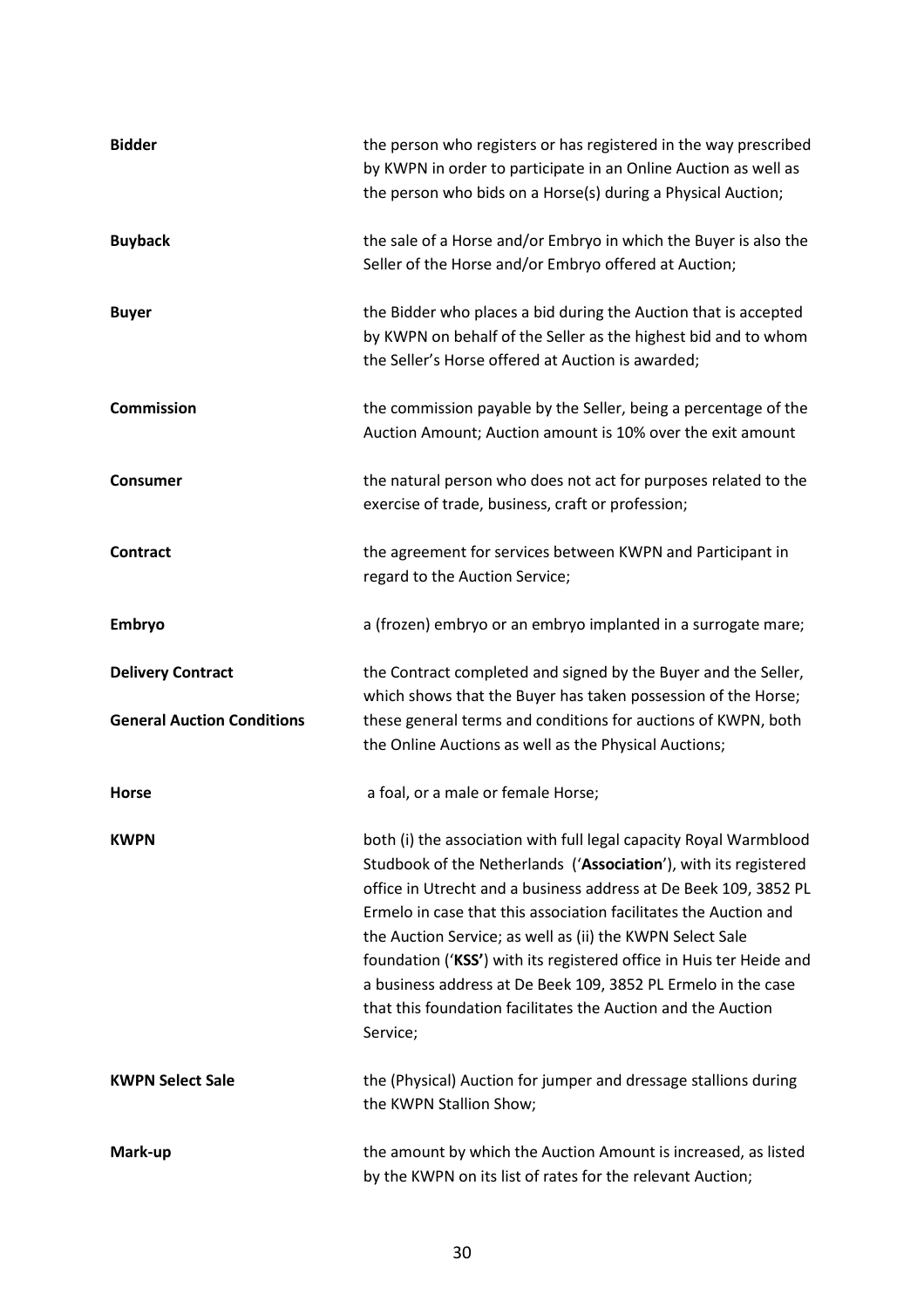| <b>Online Auction</b>                     | the online Auction facilitated by the KWPN on its website in<br>which KWPN offers its Auction Service to the Participants.                                                      |
|-------------------------------------------|---------------------------------------------------------------------------------------------------------------------------------------------------------------------------------|
| <b>Online Embryo and broodmare</b>        |                                                                                                                                                                                 |
| <b>Auction</b>                            | the KWPN Online broodmare and Embryo auction                                                                                                                                    |
| <b>Online Foal Auction</b>                | the KWPN Online Foal auction;                                                                                                                                                   |
| <b>Online Stallion Action</b>             | the KWPN Online Stallion Auction;                                                                                                                                               |
| <b>Online 3 &amp; 4-Years old auction</b> | the KWPN Online 3 & 4-Years old auction                                                                                                                                         |
| Participant                               | a participant in the Auction, in the capacity of Bidder, Buyer or<br>Seller;                                                                                                    |
| <b>Personal Data</b>                      | the (personal) data which have to be provided to KWPN in order<br>to register as a Participant in an Online Auction and which can<br>be traced back to a specific person;       |
| <b>Physical Auction</b>                   | the physical Auction facilitated by KWPN in which KWPN offers<br>its Auction Service to the Participant.                                                                        |
| <b>Purchase Agreement</b>                 | the purchase agreement between Seller on the one hand and<br>Buyer on the other hand which is effected as a result of the<br>Award;                                             |
| <b>Purchase Agreement Statement</b>       | the purchase agreement statement sent or issued by KWPN (on<br>behalf of the Seller) to the Bidder/Buyer, to be completed and<br>signed by the Bidder/Buyer;                    |
| <b>Purchase Price</b>                     | the amount owed by the Buyer for the Horse offered at Auction,<br>consisting of the Auction Amount and the Mark-Up payable to<br>KWPN, to be increased with the applicable VAT; |
| Registration                              | the definitive registration of the Seller with KWPN in order for<br>KWPN to offer a Horse at Auction on behalf of the Seller;                                                   |
| <b>Registration Fee</b>                   | the registration fee owed by Buyer to KWPN;                                                                                                                                     |
| <b>Purchase Agreement Statement</b>       | the purchase agreement statement sent or issued by KWPN (on<br>behalf of the Seller) to the Bidder/Buyer, to be completed and<br>signed by the Bidder/Buyer;                    |
| <b>Seller</b>                             | the natural person or legal entity who has instructed KWPN to<br>sell one or more Horse at Auction on behalf of and at the<br>expense of the Seller;                            |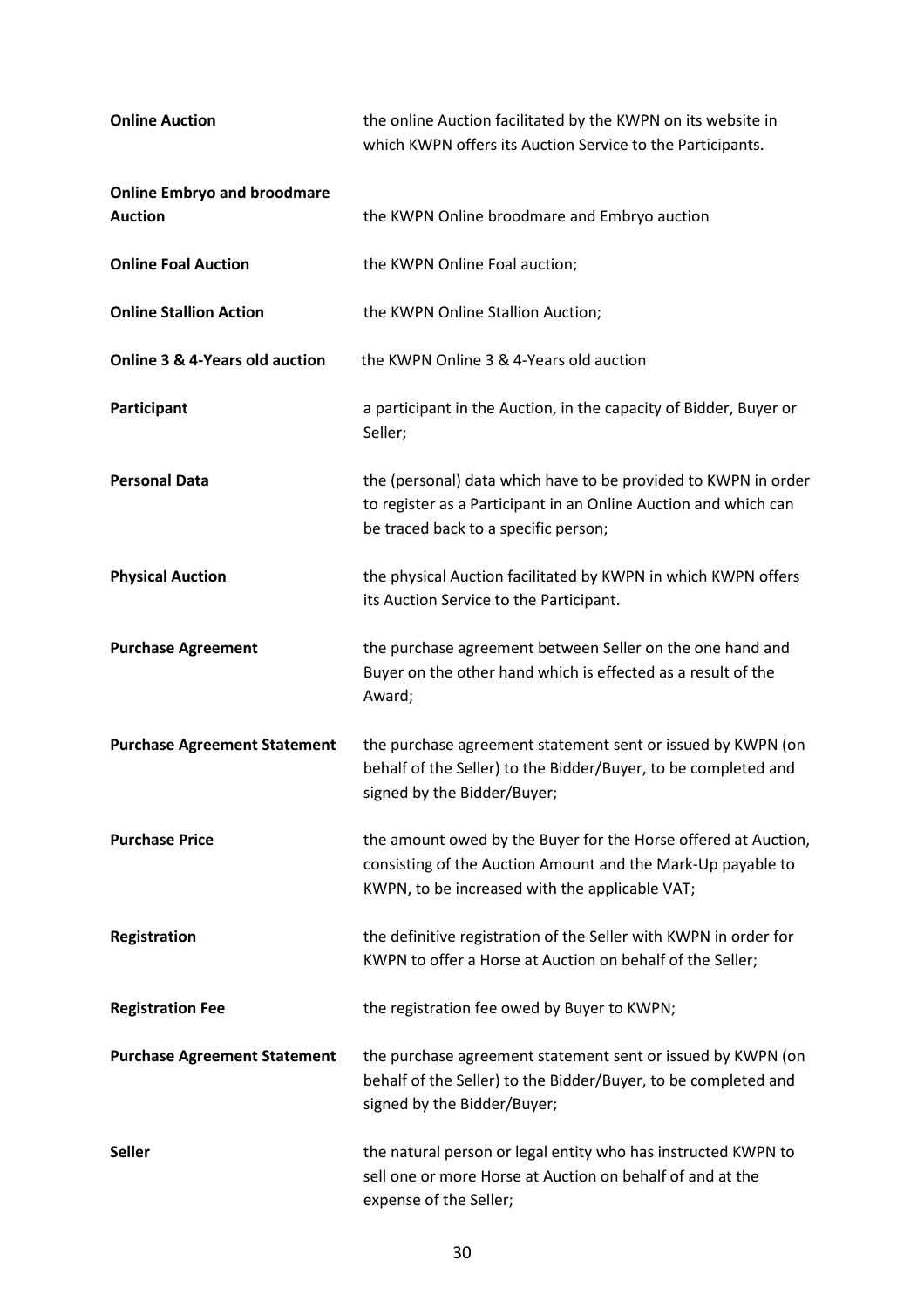**Young Jumping Foal Sale** the KWPN foal auction organized during the Blom cup;

#### Article 2. Applicability of General Auction Conditions and other applicable conditions

- a. These General Auction Conditions apply to all Contracts as well as all legal relationships between the KWPN and Participant, including but not limited to the Auction and the Auction Service. Certain (specific) parts of these General Auction Conditions further apply to the Purchase Agreement and, therefore, to the arrangements between Buyer and Seller to the extent that the provisions apply to the rights and obligations between Bidder/Buyer and Seller. The foregoing expressly does not make the KWPN a party to the Purchase Agreement.
- b. Upon concluding the Contract and/or using the Auction service, the Participant is deemed to have accepted the applicability of these General Auction Conditions. The applicability of any other general terms and conditions (on the part of the Participant) is excluded. By participating in the Auction and/or by using the Auction Service, the Participant agrees to the applicability of the present General Auction Conditions in relation to both the KWPN (as the facilitating party) as well as in relation to the Seller.
- c. All provisions in these General Auction Conditions were created for all those who work or worked for, in support of and/or on behalf of KWPN. They may rely directly on the provisions of these General Auction Conditions, as if they were the KWPN themselves.

#### Article 3. Auction

- a. The KWPN organizes and facilitates the Auction merely as an intermediary and, in that capacity, puts up one or more Horses and/or Embryos for Auction at the instruction of the Seller, without being or becoming party to the Purchase Agreements (to be) concluded.
- b. The KWPN determines the dates and times when the Auction occurs.
- c. The KWPN determines the order of the Horses and/or Embryos that will be auctioned off.
- d. An Online Auction closes at a predetermined date and time. The duration of the Online Auction is indicated on the Auction Website. In the event that a bid is placed on a Horse and/or Embryo within the final five minutes prior to the Online Auction's closing time, the closing time will be extended by 3 minutes (after each new bid). The final closing will be 3 minutes after the final bid.
- e. An auctioneer appointed by KWPN will be in charge of the Physical Auction, subject to notarial supervision by a Civil-law notary appointed by KWPN.
- f. KWPN determines the order and the sequence of the Auction. KWPN is entitled to refuse or attach conditions to anyone seeking entry to or participation and/or Enrollment in the Auction without giving reason.
- g. The Participant is aware and agrees by participating in the Auction that KWPN may to set further requirements for the participation of a Horse and/or Embryo in the Auction, including (but not limited to) requirements in relation to the (radiologic and clinical) examination of a Horse and/or Embryo, the natural sports talent of a Horse and (other) veterinarian requirements. KWPN may at all times refuse participation of a Horse and/or Embryo in the event of a failure to comply with the aforementioned requirements or on other grounds, to be determined by KWPN or its selection committee. This refusal may also occur after a Horse and/or Embryo has been selected. The decision of (the selection committee of) KWPN is binding. In the event that an Embryo has been implanted into a surrogate mare, the provisions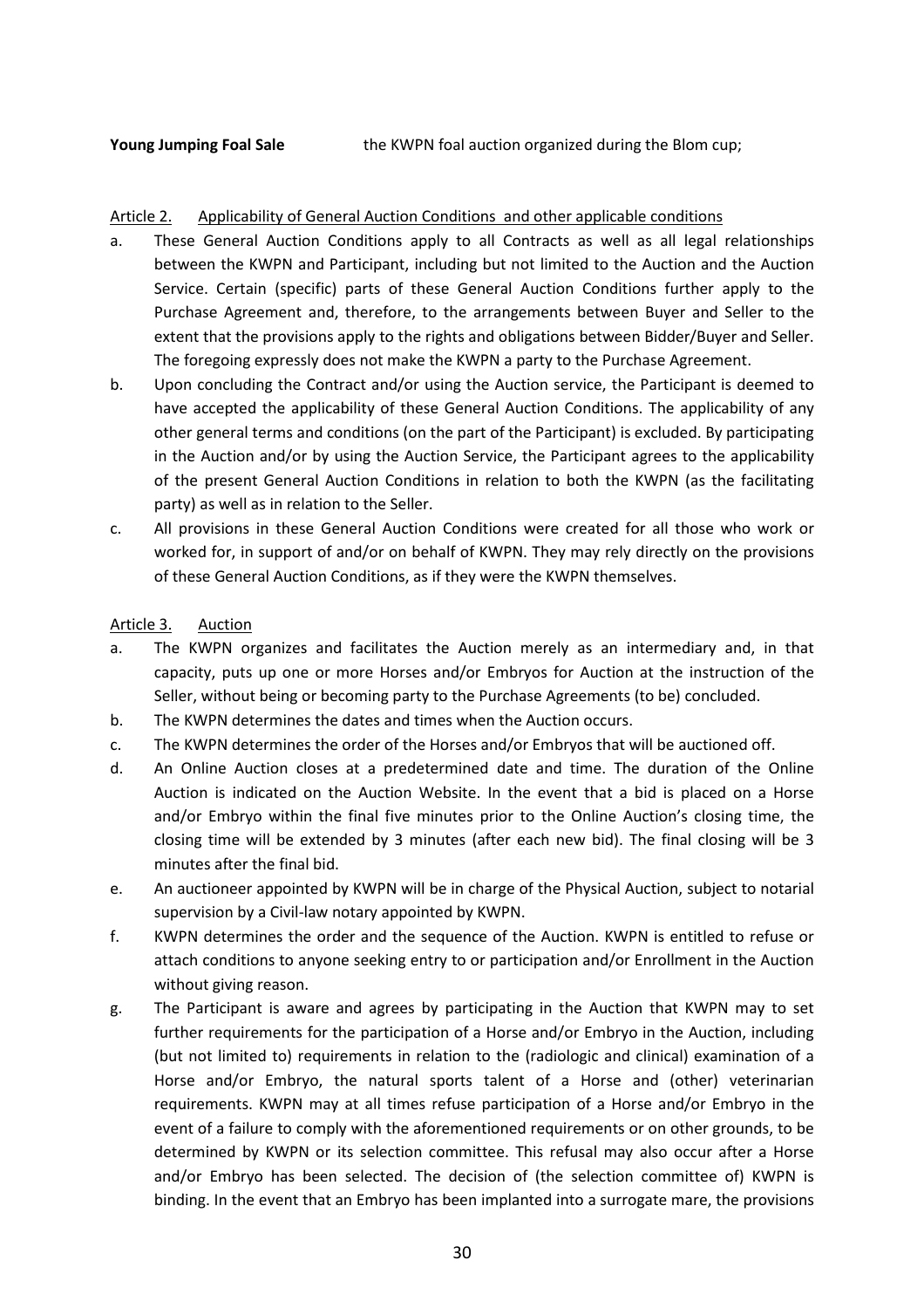of this article (also) apply to the (surrogate) mare in which the Embryo was implanted. KWPN is never obligated to pay compensation of any damage and/or costs to Participant arising from or as a result of a decision within the meaning of this paragraph.

- h. Horses and/or Embryos offered at Auction will be auctioned off/sold by the Seller (without further inspection), without claim or compensation, in the state in which they are at the time of the Award, without liability on the part of the KWPN regarding the value, condition or state/quality of the auctioned Horses and/or Embryos.
- i. A Purchase Agreement will be concluded between Buyer and Seller as a result of the Award, without KWPN being party to that Purchase Agreement. For the formation of a Purchase Agreement in Physical Auctions, KWPN will provide Buyer with a Purchase Agreement on behalf of the Seller, to be signed by the Buyer at the Auction. In the event of an Online Auction, the Buyer is obligated to complete, sign and return the Purchase Agreement to KWPN within 7 calendar days of the day of it was sent. In Online Auctions, KWPN will send a (email) message to the Buyer on behalf of the Seller confirming the formation of the Purchase Agreement.
- j. The Horses and/or Embryos put up for Auction will be sold through an 'English Auction' (an open-outcry ascending dynamic auction), starting with a minimum opening bid to be announced at the Auction, unless the KWPN determines that the Auction, or part thereof, will be a 'Dutch Auction' (an open-outcry descending-price auction). KWPN is entitled to alter the manner in which the Auction is conducted at any time during the Auction. Both an 'English Auction' as well as a 'Dutch Auction' are merely an invitation of the Seller to place a bid. If, in the opinion of KWPN, there are reasonable grounds for doing so, KWPN is entitled not to recognize a bid.
- k. The Seller will provide the Bidder with the opportunity to view the Horses, or, in case of an Embryo implanted in a surrogate mare, the mare involved, prior to the Auction. This is included in the additional provisions of these General Auction Conditions (Part H) for the relevant Auction.
- l. A Seller can withdraw a Horse and/or Embryo from the Auction in the event that a Horse and/or an Embryo is unable to participate in the Auction. Only if the Seller can demonstrate, by submitting a veterinary report from a licensed veterinarian (including the veterinarian appointed by the KWPN on selection day), that the Horse and/or Embryo is unable to participate in the Auction, may the Horse and/or Embryo be withdrawn, without reimbursement of the Registration Fee. KWPN may at all times refuse withdrawal of a Horse and/or Embryo in the event of a failure to comply with the aforementioned requirements or other grounds, to be determined by the KWPN or its selection committee. The decision of (the selection committee of) KWPN is binding. KWPN shall never be obligated to pay compensation of any damage and/or costs to the Seller arising from or as a result of a decision within the meaning of this paragraph. Should a Horse and/or Embryo be withdrawn for reasons other than a decision of the KWPN or without submitting a medical report, the Seller will owe a compensation of € 1.000 (exclusive of VAT) for Auctions other than the KWPN Select Sale. For the KWPN Select Sale this compensation shall be 5.000,-- (exclusive of VAT).

### Article 4. Payment obligations of the Buyer

a. The Buyer must pay the Purchase Price due to the Seller immediately after the Auction has ended, therefore on the same day, but no later than within 7 days after the Auction has been concluded (final deadline), in Euros, by transferring the Purchase Price to KWPN who, by virtue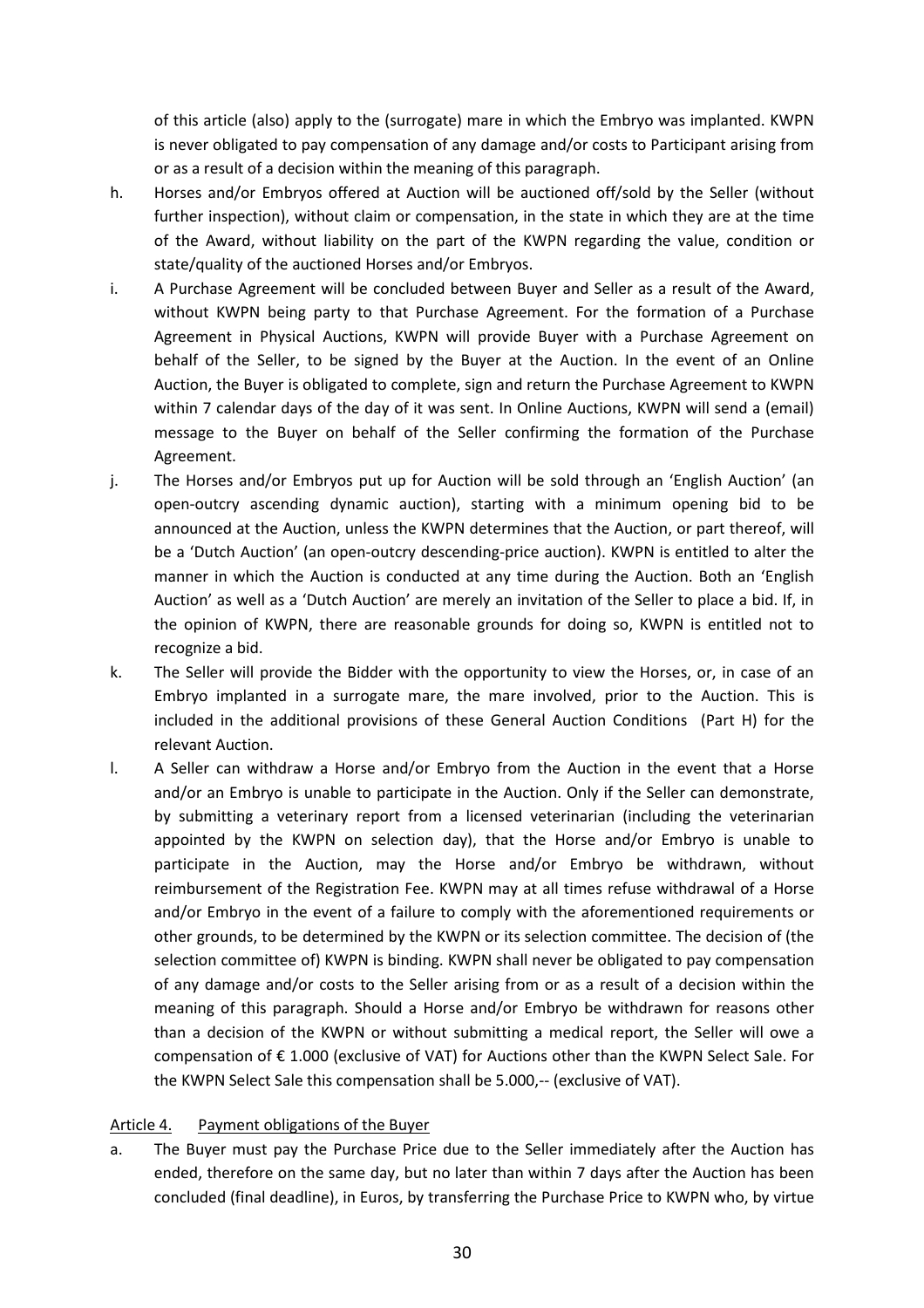of the assignment that is part of the Auction Service, is authorized to take receipt of the Purchase Price on behalf of the Seller. Payment of the Purchase price by Buyer should occur without discount or setoff. The Purchase price includes VAT, the amount of which depends on the capacity and the nationality of the Buyer. The Auction amount is always an amount exclusive of VAT.

- b. Buyer will only be discharged from its payment obligations towards Seller if payment is made to KWPN in the manner as described in Article 4.a. KWPN will retain the funds it receives on behalf of the Seller and only proceed with the (continued) payment once it is authorized or held to do so on the basis of the General Auction Conditions. Buyer is not authorized to pay to anyone other than KWPN. If the Buyer pays the Purchase Price to someone other than KWPN, Buyer has failed to meet its payment obligation. In that case, the transfer of ownership of the Horse and/or Embryo will not (yet) be made to Buyer.
- c. Upon receipt of Buyer's payment, KWPN will verify the origin of the Purchase Price. Among other things, it will examine whether the origin of the Purchase Price matches the identity of the Buyer. Furthermore, it will examine whether the (payment of the) Purchase Price complies with applicable legislation (such as sanctions legislation).
- d. The Purchase Agreement will be effected under the resolutive condition that, if the verification as described in Article 4.c. shows that the origin of the payment does not match the identity of the Buyer and/or the Buyer - after being asked for clarification by the KWPN - cannot provide a sound explanation for this, KWPN may terminate ("*ontbinden*") the Purchase Agreement (on behalf of the Seller and without prior consultation with the Seller). Theis resolutive condition must be invoked through a written statement from KWPN to Buyer with a copy to Seller within 5 working days after the receipt of the payment. Seller has granted KWPN an irrevocable authorization for this purpose.
- e. In the event that the Buyer does not, or not timely, meet its payment obligations, the Seller shall be entitled to terminate ("*ontbinden*") the Purchase Agreement and sell the Horse and/or Embryo to a third party. In such a case, the Buyer shall never be entitled to any compensation of damages or refund of any kind, including (but not limited to) a claim in regard to any surplus proceeds of the Horse and/or Embryo. In the event of lower proceeds of the Horse and/or Embryo, the Buyer shall be obliged to compensate the Seller for the damage consisting of the difference between the Purchase Price and the lower proceeds.
- f. If the Buyer does not or not fully meet its payment obligations on time, the Buyer shall owe KWPN the administration costs amounting to 6% of the Purchase Price for costs incurred by KWPN in collecting the amounts owed by the Buyer and the Buyer shall owe KWPN all judicial and extrajudicial costs arising from the collection of the claim against the Buyer, with a minimum of € 1.000, exclusive of VAT. The Buyer will not be entitled to a setoff unless the Buyer is a Consumer.

### Article 5. Delivery

- a. The additional provisions of these General Auction Conditions list the circumstances of delivery and acceptance of the purchased Horse and/or Embryo for each Auction.
- b. Without prejudice to the provisions of the additional parts of the General Auction Conditions, ownership of the Horse and/or Embryo will only transfer to the Buyer upon payment of the full Purchase Price and any other amounts Buyer owes to KWPN. KWPN is entitled to take receipt of the Purchase Price on behalf of the Seller in its capacity of intermediary. As long as KWPN has not received payment of the full Purchase price from the Buyer, the Seller will retain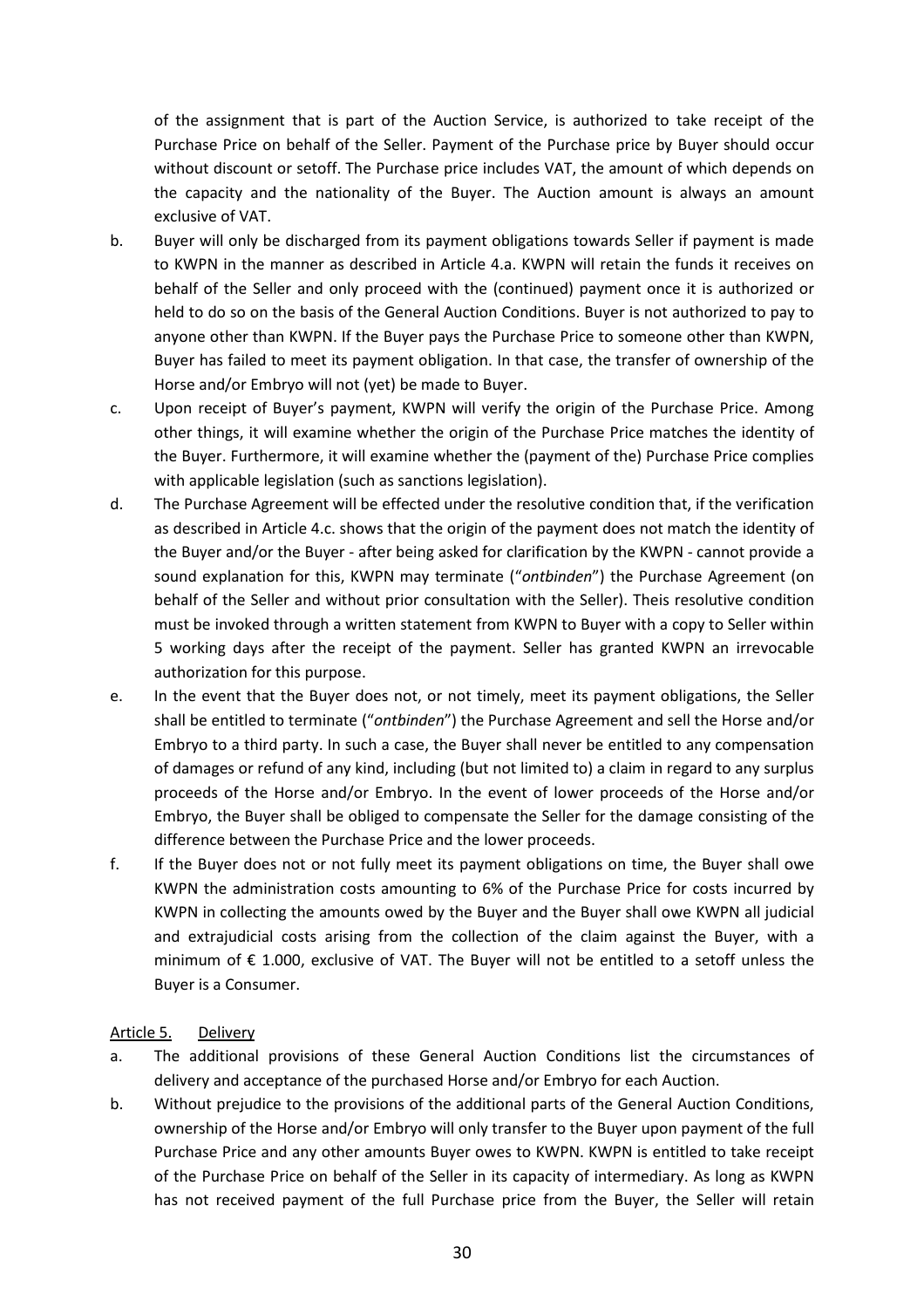ownership of the Horse and/or Embryo irrespective of whether the Horse and/or Embryo was delivered to the Buyer.

- c. Without prejudice the other provisions in these General Auction Conditions, KWPN shall in no way be liable towards Seller in the event that Seller has delivered a Horse to Buyer and the Buyer fails to meet its payment obligations towards Seller and the retention of title for the Horse and/or Embryo ceases to exist after the delivery of said Horse and/or Embryo.
- d. Barring any other arrangement or provision to the contrary, the Buyer shall be required to accept possession of the Horse from the Seller no later than 14 calendar days after full payment was made to KWPN. If Buyer refuses to accept or is negligent, Buyer shall be in default towards Seller and shall be obligated, among other things, to reimburse Seller for any damage and costs, without prejudice to any other rights, and to pay all related additional costs, including stable costs, in which case Seller shall not surrender the Horse until and as soon as the aforementioned costs have been paid in full.
- e. The Seller must provide a passport and registration papers for the Horse to the Buyer upon the delivery/acceptance of the Horse. In the event that an Embryo has been implanted into a surrogate mare, the Seller must provide the Buyer with the surrogate mare's passport upon delivery/acceptance of the implanted Embryo.
- f. Upon acceptance/delivery of the purchased Horse and/or for an Embryo, the surrogate mare, the Buyer shall exercise due care and must follow the instructions given by or on behalf of the Seller unconditionally and in full. The Buyer is liable for any damage caused in the delivery/acceptance of the Horse and shall indemnify KWPN and the Seller against any thirdparty claims in this respect.
- g. The additional conditions section of these General Auction Conditions lists the moment of risk transfer of the Horse and/or Embryo for each specific Auction. Should no specific additional condition apply, the general provisions of article 6 shall apply.
- h. Seller and Buyer must inform KWPN in writing within 7 calendar days after the delivery/acceptance of the Horse and/or in case of an Embryo, the surrogate mare, by returning the Delivery Contract.
- i. If the Buyer believes that the Horse has a stable vice, stable vices or other defects, the Buyer must inform the Seller in writing within 7 calendar days after actual delivery/acceptance with as detailed a description as possible of the nature of the stable vice and/or defects including, where possible, visual materials to substantiate the claim. Should the Buyer be negligent or refuse to take possession of the Horse, the abovementioned term commences on the date that the Buyer ought to have taken possession of the Horse. Seller has designated KWPN as the party to whom Buyer must send the notice referred to in this article without the KWPN being involved in the Purchase Agreement between Buyer and Seller in any way. KWPN shall pass on the notification to the Seller. The Seller and the Buyer will then engage in independent discussions (without interference from KWPN) on the consequences of the defect alleged by Buyer, in which case the Seller has the right to undo the purchase after receiving the notification from the Buyer as referred to in this article. If, for whatever reason, KWPN is involved in or performs actions relating to or following the notification referred to in this article, KWPN does so merely as an intermediary and is never bound in any way whatsoever to the (consequences of) Purchase Agreement between Buyer and Seller or to the consequences of the alleged defect.

### Article 6. Transfer of Ownership Horse and/or Embryo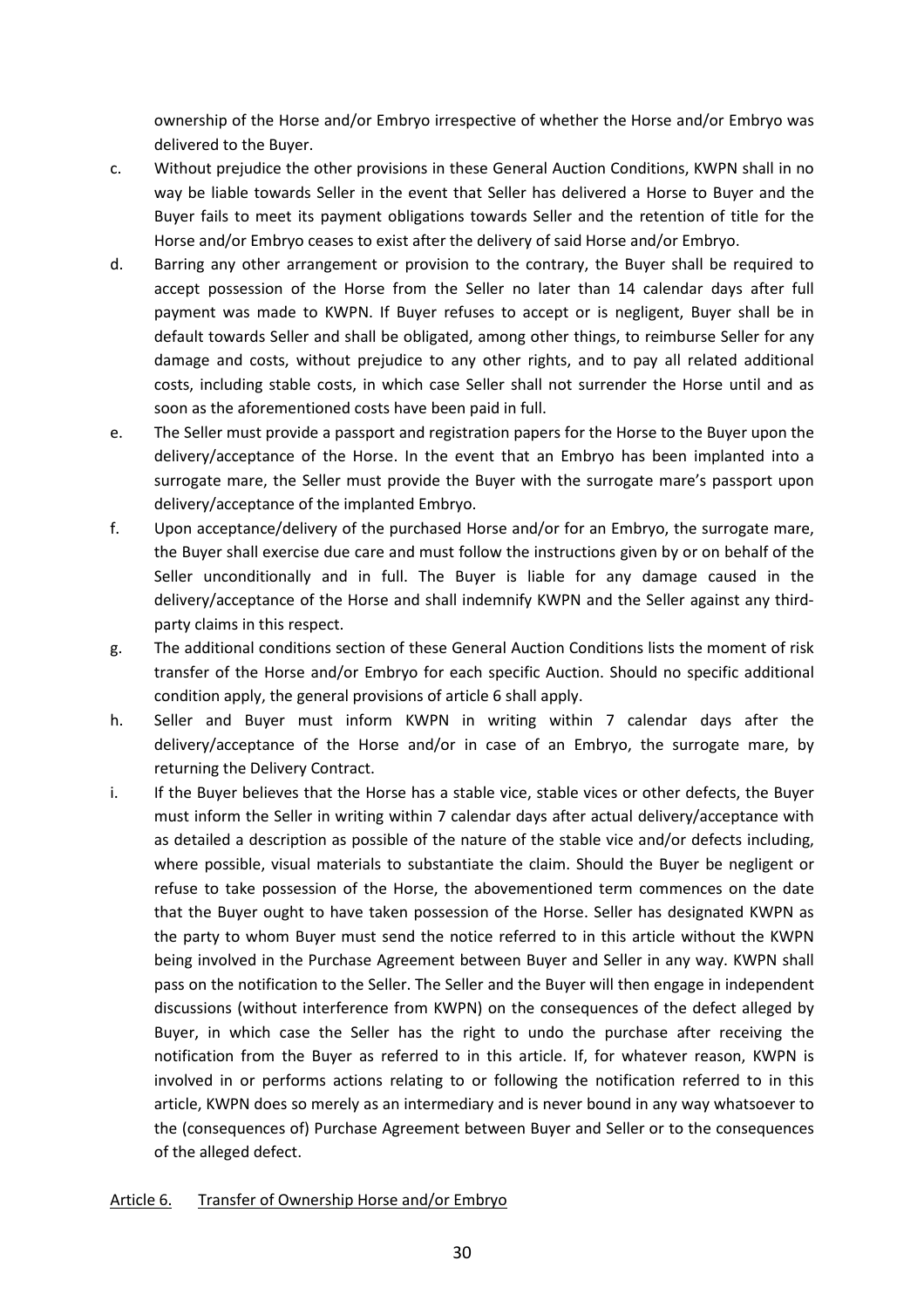- a. Ownership of the purchased Horse and/or Embryo (if all conditions for a legally valid transfer are met) is transferred to the Buyer at the time of delivery/acceptance as referred to in these General Auction Conditions, but never before the Buyer has paid the full Purchase Price and any other amounts owed by the Buyer to KWPN acting on behalf of the Seller, in connection with the Purchase Agreement and/or the Horse, including those related to work carried out or to be carried out for the benefit of the Buyer and/or on account of claims due to a failure in the performance of the Purchase Agreement.
- b. KWPN cannot guarantee that the Seller can transfer free and unencumbered ownership of the Horse and/or Embryo to the Buyer. KWPN is never liable towards Buyer for any damage in that regard.
- c. The risk of the Horse and/or Embryo transfers in the following way:
	- I. If the Buyer is a Consumer, the Horse will be at the risk of the Buyer as of the moment of delivery. As of that time, all obligations, responsibilities and liabilities, as well as all risk factors in relation to the Horse, will have transferred to the Consumer Buyer involved. The Consumer Buyer indemnifies KWPN against any third-party claims in this regard.
	- II. If the Buyer is not a Consumer, the Horse will be at the risk of the Buyer as of the moment of the Award. As of the Award, all obligations, responsibilities and liabilities, as well as all risk factors in relation to the Horse, will have transferred to the Buyer involved. The Buyer indemnifies KWPN against any third-party claims in this regard.

## Article 7. Termination Purchase Agreement

In the event that the Purchase Agreement is terminated ("*ontbonden*") or nullify for mistake ("*vernietigd*") or ended by mutual agreement between Buyer and Seller, this does not impair the agreement between KWPN and the Participant or any (payment) obligations arising from it.

### Article 8. Right of Withdrawal for Consumer Buyer at an Online Auction

- a. The provisions of this article apply to Online Auctions in which the Buyer is a Consumer and the Seller is not a Consumer. The provisions in this article do not apply in the event of a sale by a Consumer-Seller to a Consumer-Buyer.
- b. In the event of a sale between a non-Consumer Seller and a Consumer Buyer, the Consumer-Buyer may terminate ("*ontbinden*") a Purchase Agreement with respect to the purchase of a Horse and/or Embryo through an Online Auction during a reflection period of maximum 14 calendar days without giving reasons pursuant to its statutory right of withdrawal under article 6:230o et seq. of the Dutch Civil Code. The Seller may ask the Buyer for the reasons behind the withdrawal but cannot obligate the Buyer to disclose its reason(s). The reflection period referred to in this article commences on the day after the Buyer, or the third party designated by the Buyer in advance, not being the carrier, has received the purchased Horse and/or in case of an Embryo, the surrogate mare.
- c. If the Buyer exercises its statutory right of withdrawal, the Buyer shall inform the Seller and the KWPN unequivocally in writing within the refection period. This notification must be sent without delay, but within 14 calendar days from the day following the notification referred to in this article, the Buyer will put the Horse and/or in the case of an Embryo the broodmare at the disposal of the Seller or return the Horse and/or in the case of an Embryo the broodmare to the Seller. This is not required if the Seller has offered to pick up the Horse and/or Embryo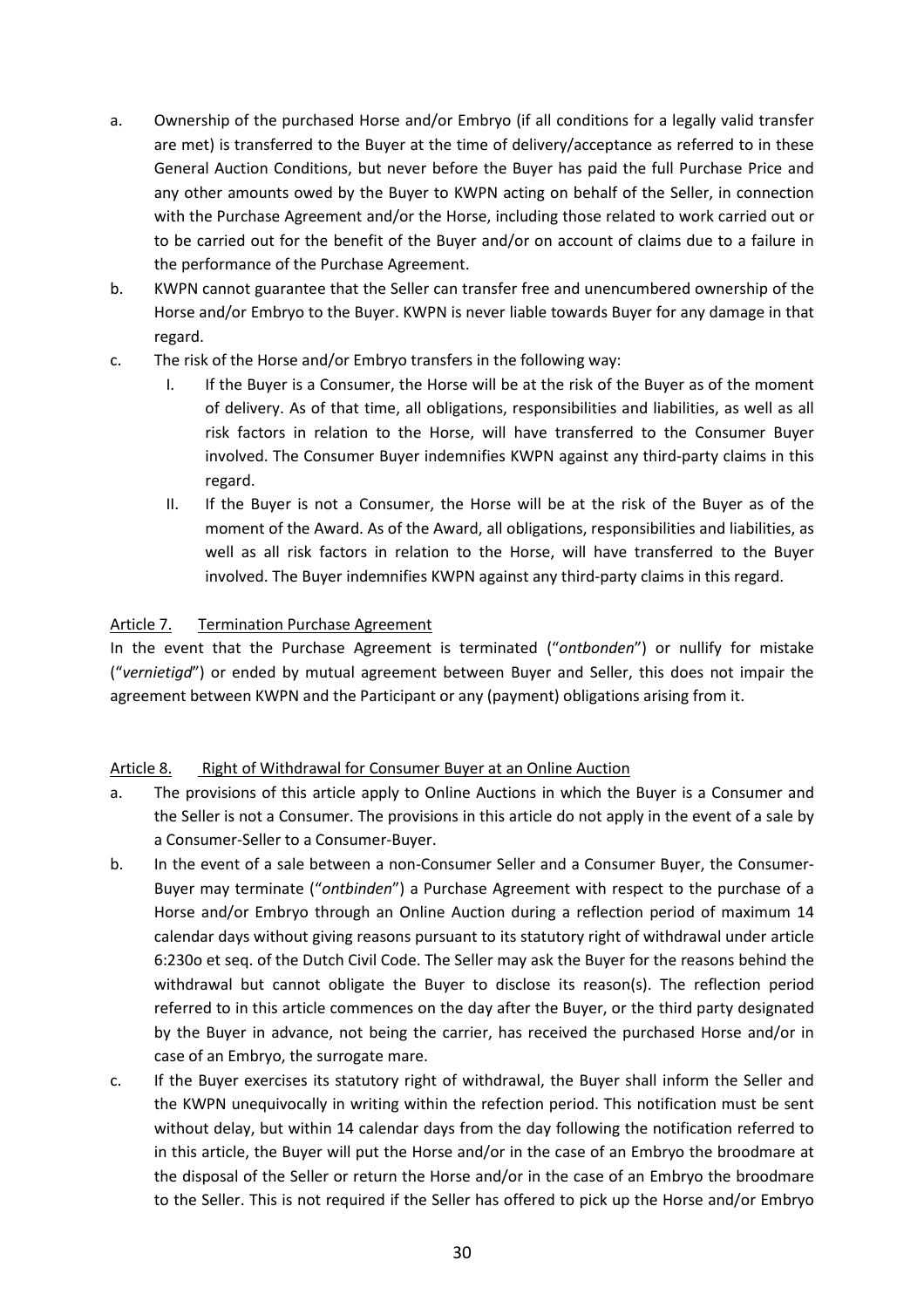itself. In any event, the Buyer has complied with the 14-day period if he transports the Horse back before the reflection period expires.

- d. Buyer shall return the Horse and/or Embryo to Seller with insofar as applicable all accessories supplied and in accordance with the reasonable and clear instructions provided by Seller.
- e. The risk and the burden of proof of the timely and correct invocation of the right of withdrawal lie with the Buyer.
- f. The costs arising from the return of the Horse and/or Embryo, including transportation, are at the expense of Buyer.
- g. During the reflection period and the return, the Buyer shall handle the Horse and/or Embryo with due care and, if provided, in accordance with the instructions provided by the Seller
- h. If the Buyer exercises its statutory right of withdrawal, all supplementary agreements will be terminated ("*ontbinden*") by operation of law. In the event of withdrawal, the Seller will still owe the Registration fee to KWPN, with the exception of the Commission.
- i. Seller shall return the Purchase price (including any costs of transportation of the Horse and/or Embryo for delivery to Buyer) to Buyer, promptly but always within 14 calendar days following the day on which the Buyer announces its withdrawal. Unless the Seller offers to collect the Horse and/or Embryo itself, the Seller may postpone the return of the money until it receives the Horse and/or Embryo.
- j. The Seller shall use the same means of payment used by the Buyer for the refund unless Buyer agrees to a different means of payment. The refund is free of charge for the Buyer.
- k. In the event that the Buyer opted for a more expensive means of transportation of the Horse and/or Embryo, the Seller does not have to return the additional costs for the more expensive means.
- l. Buyer is liable towards Seller for any decrease in value of the Horse and/or Embryo arising in the period between delivery to Buyer and return to Seller.

# Article 9. Information / (digital) catalog / examination by a veterinatian

- a. A Participant in the Auction that wishes to put its Horse and/or Embryo up for Auction must provide to KWPN all information and documents required for the digital catalog that KWPN considers necessary for the compilation of the catalog, as well as all details and information that the Participant knew or reasonably should know that the KWPN requires in a timely manner and in the format and manner required by the KWPN.
- b. The Participant guarantees to KWPN the accuracy, completeness, reliability, and legitimacy of the information and documents made available to KWPN. The previous also applies if these were provided through third parties or obtained from third parties.
- c. The Participant indemnifies KWPN against any third-party claims relating to information in the catalog that was issued by or on behalf of the Participant.
- d. Without prejudice to the provisions in the preceding paragraphs, KWPN shall compile the (digital) Auction catalog with the utmost care. The information in the (digital) catalog is merely aimed at providing a Participant with an impression of the quality of the Horses offered at the Auction, without KWPN claiming completeness and without any rights being derived from its accuracy.
- e. If the Horse offered at Auction or, in the case of an Embryo, the surrogate mare, must undergo an examination by a veterinarian as part of the selection procedure for the Auction, these reports may be requested from KWPN on the understanding, however, that KWPN can never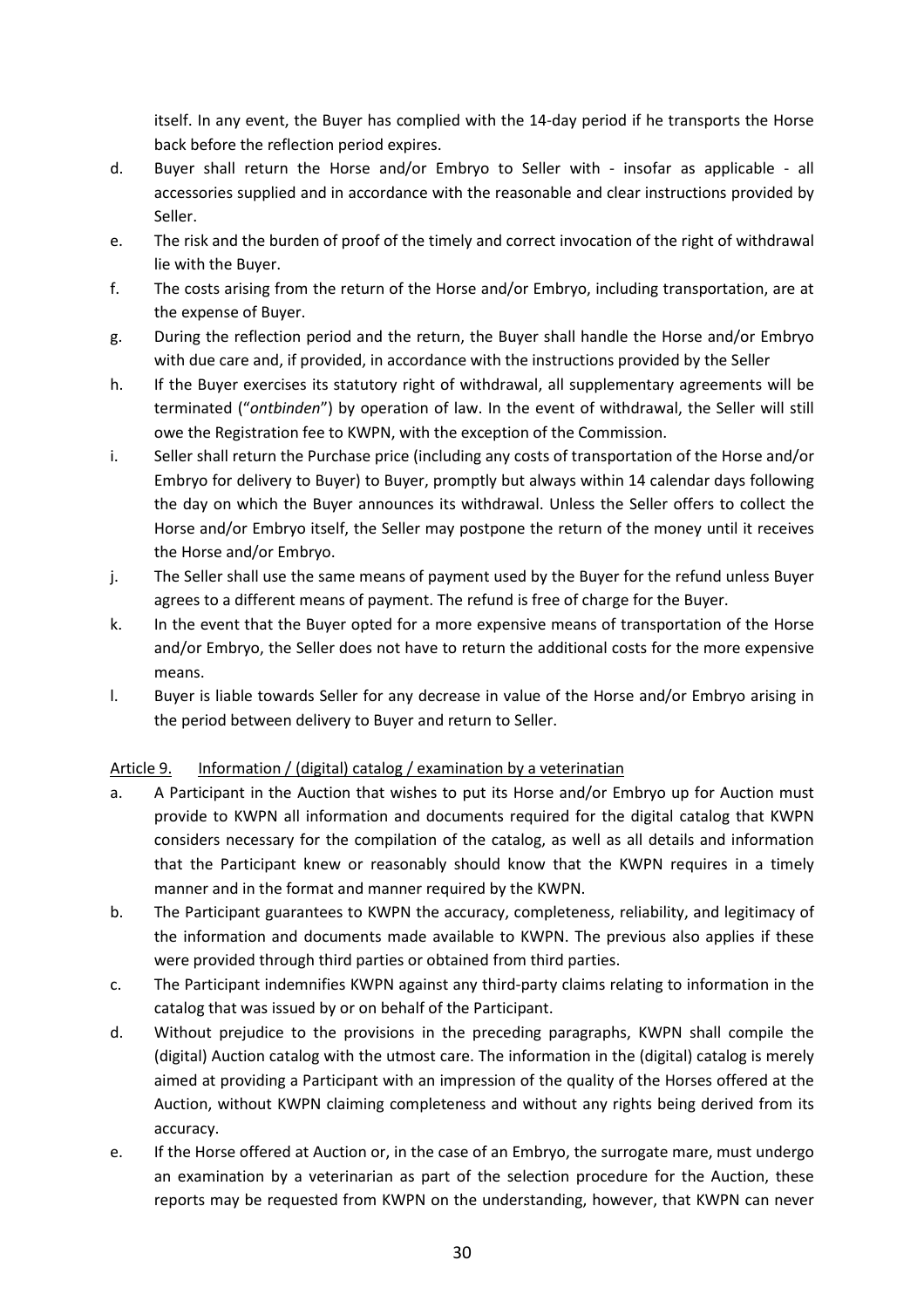be held responsible or liable for any inaccuracy or incompleteness of a report. The contents of these veterinarian reports bind both the KWPN and the Participant.

f. If Participant has not (timely or fully) complied with the provisions in this article, resulting in KWPN not being able to conduct the Auction in a correct or complete manner, this will never constitute a failure on the part of KWPN. Nor shall KWPN be liable towards Participant for any damage suffered or to be suffered as a result of Participant's failure to comply with the provisions of this article.

### Article 10. Turnover tax

- a. Changes in the current VAT rate may result in a corresponding adjustment of the applicable VAT percentages.
- b. Prior to the Auction of a Horse and/or Embryo, the applicable VAT regime for each Horse will be announced.
- c. If in the event of a transfer of auctioned Horses and/or Embryos to another member state of the European Union, a Buyer requests that invoicing done at the 0% VAT rate, the Bidder/Buyer undertakes to fulfill all the necessary conditions for this purpose in order to achieve a legally valid intra-community transaction.
- d. Should the application of the 0% VAT rate turn out not to be possible (afterward), the Buyer shall then owe the amount equal to the amount that would have been due had the Horse been transferred domestically. The Buyer is obligated to pay the aforementioned amount to KWPN immediately on request. In that event, any refund of that amount shall first and only be made after the Buyer has met its obligations under article 4. The Buyer shall be liable and indemnifies the KWPN against any damage arising from the non-compliance with the terms of article 9.3. Furthermore, Buyer shall be liable for all (extra) judicial costs incurred by KWPN, with a minimum of  $\epsilon$  1.000,- exclusive of any VAT due.

### Article 11. Force Majeure

- a. In these General Auction Conditions, force majeure pursuant to article 6:75 Dutch Civil Code includes, in addition to the contents of the law and jurisprudence: all external causes and their consequences, whether anticipated or not, that are beyond KWPN's control, yet render KWPN or a third party engaged by KWPN unable to fulfill its (or their) obligations or making the fulfillment of the Contract so impossibly onerous and/or disproportionately costly that fulfillment of the Contract cannot reasonably be expected of KWPN. These include, but are not limited to:
	- a. strikes in the company of the KWPN or the company of third parties that are involved in the performance of the Contract;
	- b. instructions or requests by a government agency and/or a local authority and/or any natural person authorized to act on behalf of such an authority;
	- c. changes in the law and/or regulations as a result of which KWPN is not (any longer) able to meet its obligations, or that make that fulfillment of the Contract cannot reasonably be expected of KWPN as this would be impossibly onerous and/or disproportionately costly;
	- d. the outbreak of infectious diseases;
	- e. pandemics and/or epidemics, as well as any (government), measures taken in response;
	- f. extreme weather conditions;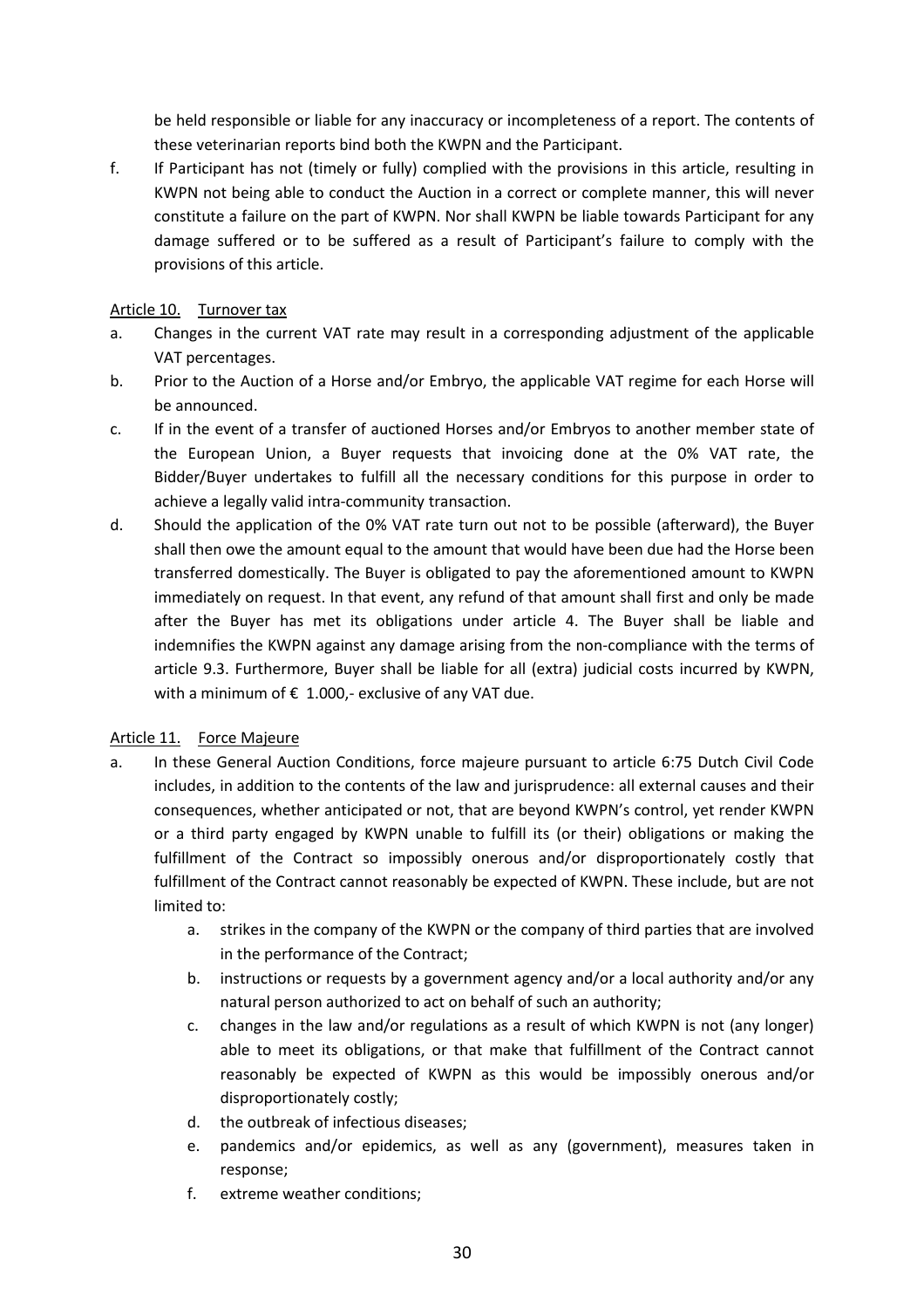- g. the circumstance that KWPN does not, not timely or not correctly receive a deliverable from a third party that it requires for its own delivery as a result of force majeure on the part of this third party.
- b. KWPN may suspend its obligations arising from the Contract during the period that the force majeure continues. Should the force majeure situation surpass a period of 1 month, both KWPN and KWPN shall be entitled to terminate the Contract in writing.

## Article 12. Exclusion and Limitation of Liability KWPN / Indemnification of KWPN

- a. If it is established in law or otherwise that KWPN is liable towards the Participant for damage suffered in connection with the Agreement and/or the Auction (service), or arising from a wrongful act, or on any other basis, this liability, including any payment obligation pursuant to article 6:230 Dutch Civil Code and/or article 6:271 Dutch Civil Code, shall be limited to a total as regulated in these provisions:
	- a. KWPN shall not be liable towards the Participant for damage as a result of the provision of incorrect or incomplete information, regardless of the nature and/or the scope of the damage and the information involved and regardless of the origin of said information.
	- b. KWPN shall not be liable for damage arising prior to, during and/or after the Auction caused by or to persons and/or by or to items of property and/or by or to Horses and/or Embryos.
	- c. KWPN shall not be liable for direct or indirect damage of whatever nature and scope resulting from a failure in the performance of an obligation by a third party (or parties), including but not limited to, failure in the proper fulfillment of obligations of Buyer and/or Seller or a third party involved by Buyer and/or Seller, and/or resulting from any acts and/or omission by the Participant.
	- d. KWPN shall not be liable towards Participant for any damage caused by Participant itself.
	- e. KWPN shall never be liable for any damage suffered as a result of the transfer of a Horse and/or Embryo not being free and unencumbered.
	- f. KWPN shall never be liable for any defect in the Horse and/or Embryo.
	- g. KWPN shall never be liable for any lost profit, lost income, lost turnover, lost savings, or any other loss suffered by the Participant, nor for any damage excluded elsewhere in these General Auction Conditions.
	- h. KWPN's liability, including any payment obligation towards Participant under an obligation to undo and any payment obligation under article 6:230 Dutch Civil Code is at all times limited to the amount covered by KWPN's liability insurance in a particular case. Should the liability insurance of KWPN, for whatever reason, not pay out, the liability of KWPN shall at all times be limited to a maximum of € 10,000,--.
- b. These limitations do not apply in case of intent or deliberate recklessness on the part of KWPN and/or its managers.
- c. Participant is aware and agrees by participating in the Auction that KWPN does not take out insurance on behalf of the Seller and/or Buyer of the Horse and/or Embryo in question. Given that the Buyer and the Seller participate in the Auction entirely at their own expense and risk, KWPN advises them to take out this insurance themselves.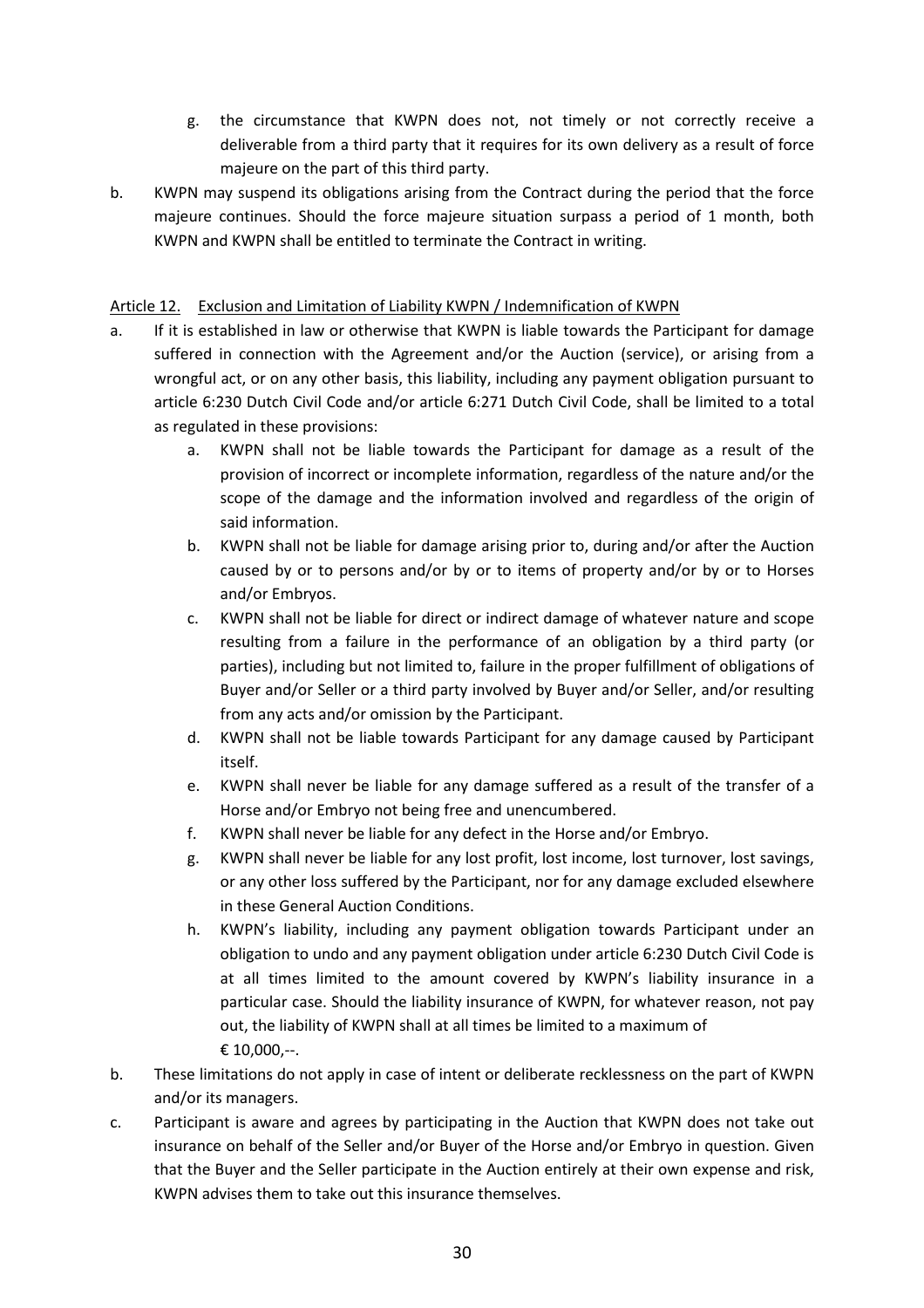- d. Claims for compensation must be reported to KWPN in writing, at the risk of such a claim lapsing, no later than one year after the day on which Participant or a third party became aware of the damage and KWPN's liability.
- e. Seller indemnifies the KWPN against any claims by a third party (or parties) arising from any incorrect and/or incomplete information issued by or on behalf of Seller for the purpose of the Auction.
- f. Participant indemnifies KWPN against any claims by a third party (or parties), including but not limited to, other Participants, for any damage, irrespective of its nature and scope.

# Article 13. Privacy Statement

KWPN shall use the Personal Data of the Participant in accordance with the provisions of the Privacy Statement on its Auction website. Participant should always consult the latest changes to the Privacy Statement when visiting the Auction Website. Participant agrees that its Personal Data entered upon Enrollment or application will be used for inclusion in the prospectus. Participant provides KWPN with unconditional permission to use this Personal Data for, among other things, the prospectus.

## Article 14. Disputes and Applicable Law

- a. The legal relationship between KWPN and Participant as well as the legal relationship between Seller and Buyer shall exclusively be governed by Dutch law, with the complete exclusion of the Vienna Sales Convention (CISG).
- b. In the event that a dispute arises about the course of events at Auction during the Auction itself, KWPN is competent to deliver a binding opinion on the matter and authorized to continue the Auction as an English Auction (an open-outcry ascending dynamic auction). If KWPN requests a civil-law notary to render an opinion on the course of events during the Auction, the notary's decision will be binding and irrevocable for all parties.
- c. In the event of a dispute between the parties, other than those that are subject to the opinion of (the auctioneer of) KWPN or the civil-law notary, only the competent judge of the District Court of Midden-Nederland, location Utrecht, shall be competent. In the event of a dispute between KWPN and/or Seller and a Buyer, being a Consumer, the court of the country of residence of the Buyer, or if the Buyer (being a Consumer) is a defendant, is also exclusively competent.

# Article 15. Other provisions

- a. KWPN reserves the right to change these General Auction Conditions unilaterally. In the event of a change, the new General Auction Conditions shall apply as of the next Auction.
- b. Should a provision in these General Auction Conditions not be legally valid, this does not affect the legal validity of the other provisions. In that event, the provision involved will be replaced by a new provision in which the scope of the void/voided provision is approximated as much as possible.
- c. In case of conflict between the content of these General Auction Conditions and translations of these General Auction Conditions, the original Dutch text shall prevail.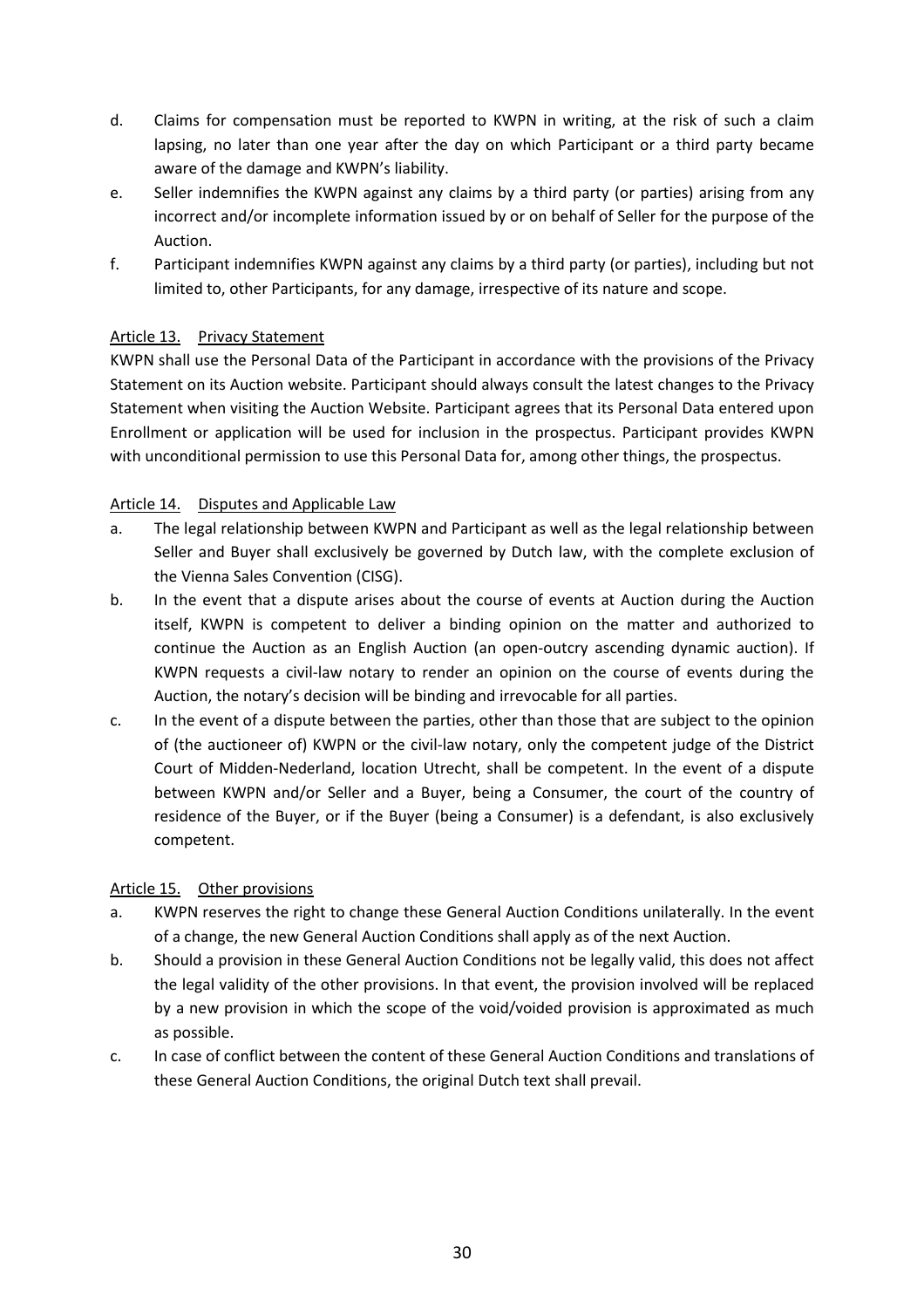### **PART B. – GENERAL PROVISIONS FOR BIDDER/BUYER**

In case the Participant in the Auction is a Bidder/Buyer, they will be subject to the General Provisions for the Bidder/Buyer as included in this part B of the General Auction Conditions, which - depending on the type of Auction - apply in addition to the additional provisions of another part of these General Auction Conditions.

### Article 16. Bidding and enrollment

- a. Bidder is obligated to abide by the instructions and directions given by or on behalf of KWPN.
- b. KWPN reserves the right to refuse or unilaterally terminate the enrollment for an Auction and (further) participation of a Bidder at its discretion.
- c. Enrolment in the manner prescribed by KWPN is required to participate as a Bidder in an Online Auction. Before participating in the Online Auction, a Bidder must register on the auction platform of the Auction Website. Bidder will be provided with a strictly personal username and password allowing access to the bidding system. Bidder is responsible for all actions that occur at an Online Auction arising from the use of Bidder's username and password. Bids will be placed digitally. The highest bid for each Horse and/or Embryo will be listed on the Auction Website.
- d. The bid increments for Online auctions are at least € 250 per bid, unless otherwise indicated.
- e. At Physical auctions, bid increments will be announced at the time of the Physical Auction, unless otherwise indicated.
- f. A bid placed by the Bidder shall constitute an offer to the Seller within the meaning of Section 6:217 Dutch Civil Code. A Bidder is bound by a bid that is deemed irrevocable and unconditional. Any Bidder who places a bid shall be considered to be bidding or buying for himself and shall be personally bound to KWPN and (after the Award) towards Seller for any obligations arising from its bid to KWPN and the Seller. This also applies also if the Bidder who places a bid declares to do so on behalf of a third party.
	- a. A Bidder who has the second-highest bid is obligated to maintain its bid for 14 calendar days after the close of the Auction in case the highest bid is declared invalid or is not honored.
	- b. Bidder bids at his own expense and risk and is bound by his bid until a higher bid is accepted.
	- c. Bidder cannot rely on bidding errors, typos, or mistakes when placing a bid.
	- d. In the event of an Online Auction, the Bidder will accept any special circumstances that can be part of an Online Auction, including technical errors which prevent timely bidding. Without prejudice to the provisions in article 12 of the General Auction Conditions, KWPN shall never be liable towards Bidder for damage resulting from the provisions in this paragraph.

# Article 17. Buyer Integrity Verification

The KWPN is entitled to verify the integrity of the Bidder and Buyer, respectively, both prior to and after the conclusion of the Purchase Agreement. This verification will assess the integrity of the Buyer under applicable laws (including but not limited to sanctions laws). Bidder/Buyer is obligated to provide its reasonable cooperation with this verification. The Purchase Agreement shall be completed and signed at the conclusion of the Auction of a Horse to be sold at Auction by the Buyer or the party bidding remotely on behalf of the Buyer, stating all relevant details. These details serve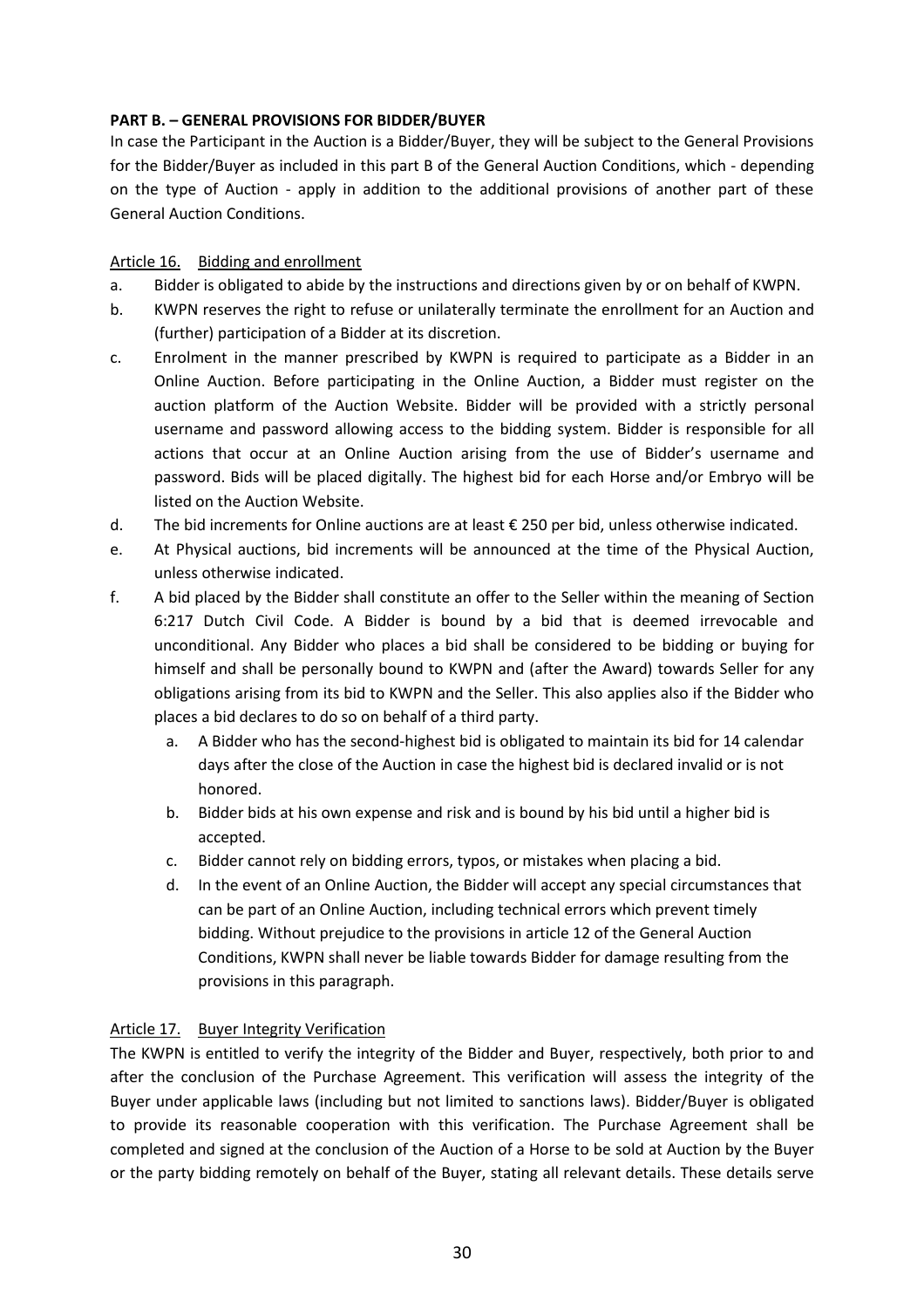as a basis for the aforementioned integrity verification done by KWPN both prior to and after the Auction.

### Article 18. Resolutive conditions for the benefit of KWPN

The Purchase Agreement shall be effected under the resolutive condition that, if the verification as described in Article 17 shows that the sale to Buyer - on the basis of, among other things, sanctions legislation - does not qualify as a sale to an honorable Buyer, KWPN may terminate ("*ontbinden*") the Purchase Agreement (on behalf of the Seller). This resolutive condition must be invoked within 10 working days after the Auction, or - whichever is later - within 5 working days after the date of payment of the Purchase Price by the Buyer, by means of a written notification from the KWPN to the Buyer with a copy to the Seller. Seller has granted KWPN an irrevocable authorization to that effect.

### Article 19. Termination Purchase Agreement

- a. If the Seller or Buyer terminates ("*ontbinden*"), rescinds ("*vernietigen*") or otherwise alters the Purchase Agreement (other than by virtue of the Right of Revocation), the Buyer shall remain liable to KWPN for the Mark-Up, and the Seller shall remain liable to KWPN for the Registration Fee, without prejudice to any other rights of KWPN in such a case. The preceding is not applicable in the event that a Consumer Buyer invokes its right of withdrawal for an Online Auction.
- b. Je belde In the event that the Purchase Agreement is terminated ("*ontbinden*"), at law and otherwise, KWPN will keep the Purchase price in its possession for the benefit of the Seller. KWPN is only authorized and obligated to refund the Purchase price to the Buyer (after deducting the Mark-up as described in 19 under a and any other amounts payable) after:
	- I. written and explicit permission is given by the Seller;
	- II. an enforceable judgment was pronounced between Buyer and Seller that proves that the termination of the Purchase Agreement by the Buyer was legally valid, after which KWPN will repay (the part of) the Purchase price as apparent from the judgment (after deducting (among other things) the Mark-up) to Buyer.
- c. Should Buyer and Seller jointly instruct KWPN in writing to do so, KWPN shall release the funds in its possession to the Buyer and/or Seller in accordance with the joint instruction, after deducting the amounts due to KWPN under the provisions of these General Auction Conditions where applicable.
- d. KWPN can never be held liable to the Buyer or Seller for any claims made by Buyer or Seller in relation the the (failure of) passing on of funds that KWPN has in its possession.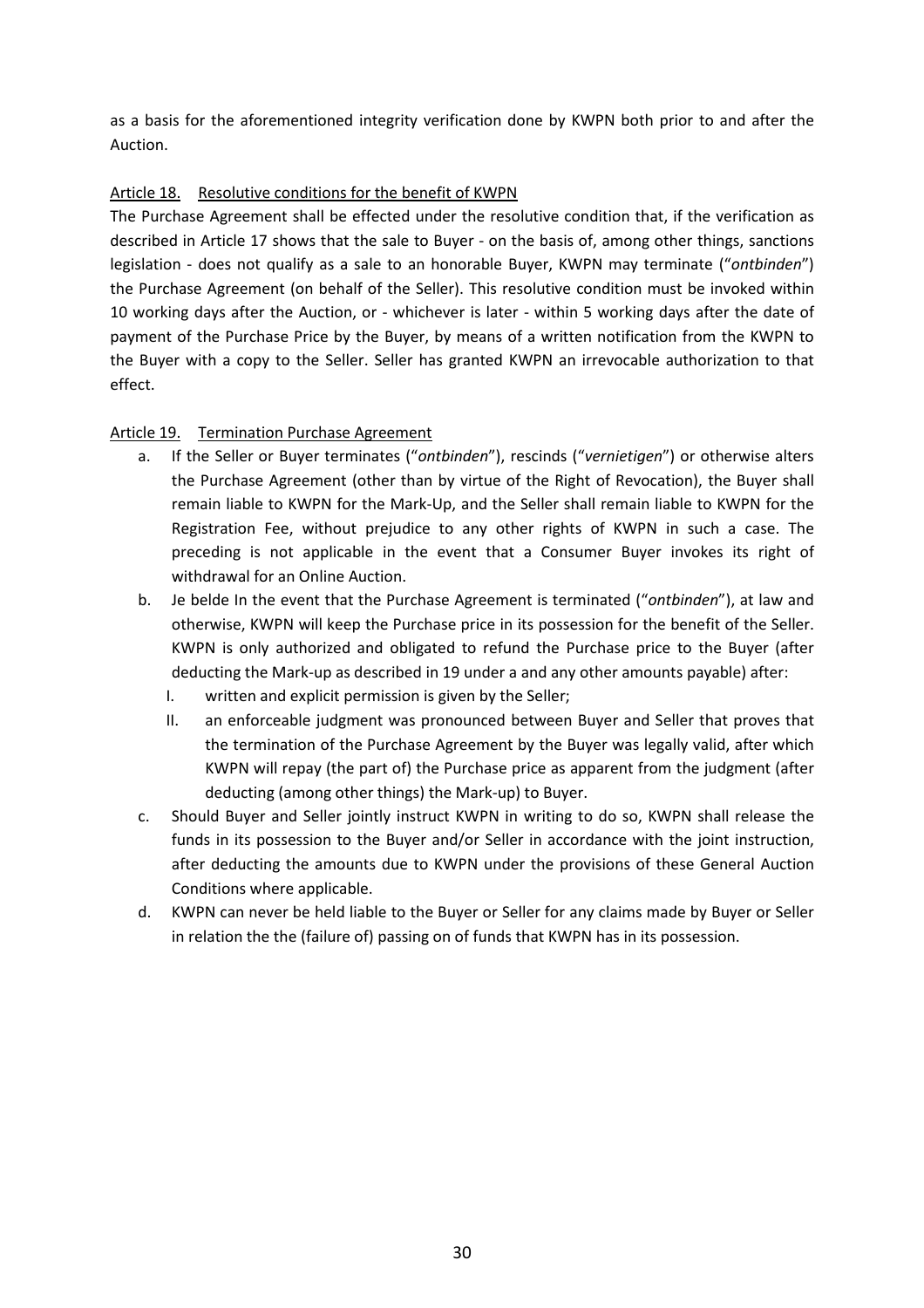## **PART C – ADDITIONAL PROVISIONS FOR SELLER**

In case the Participant in the Auction is a Seller, they will be subject to the General Provisions for the Seller as well as the General Provisions, as included in this part C of the General Auction Conditions, which - depending on the type of Auction - apply in addition to the additional provisions of another part of these General Auction Conditions.

## Article 20. Catalog / Auction

- a. The Seller undertakes to check the accuracy of the information in the (digital) catalog, as stipulated in these General Auction Conditions, with regard to the Horse and/or Embryo registered by the Seller, and to notify KWPN in writing of any inaccuracies no later than 7 calendar days prior to the Auction, specifying in as much detail as possible which changes or additions should be made.
- b. The terms imposed on a Horse, Registration and Seller by KWPN in the context of the Auction are solely made in the interest of properly conducting the Auction.

## Article 21. Guarantees and Indemnification

- a. Seller guarantees to the Buyer as well as to KWPN:
	- I. that they can transfer free and unencumbered ownership of the Horse and/or Embryo to the Buyer.
	- II. That the Horse and/or in case of an implanted Embryo, the surrogate mare, will be free of prohibited substances as included on the most recent Equine Prohibited Substances List' (EPSL) of the Federation Equestre International (FEI) and posted on the website of the FEI [\(www.FEI.org\)](http://www.fei.org)/) during the selection procedure, the Auction and on the moment of delivery. During the selection process and prior to the Auction, KWPN will be entitled to take blood or urine samples in order to test for prohibited substances.
	- III. the comprehensiveness of the (results of) tests. Seller shall indemnify KWPN against any claims, irrespective of their scope and nature and irrespective of by whom, for any non-conformity with respect to a sold Horse discovered during or after the Auction.
- b. The Buyer shall indemnify KWPN against:
	- I. claims made by the Buyer and/or a third party (or parties) arising from Seller's failure to comply with the guarantees referred to in this article or any other claim by third parties.

### Article 22. Enrolment and selection

- a. The Enrolment of the Horse and/or Embryo is effected by the completion, signing, and return of the KWPN Registration Form by the Seller.
- b. Through the Registration, the Seller instructs the KWPN to auction a Horse and/or Embryo at Auction and to sell it at the highest bid after Award by KWPN on behalf of the Seller in the context of the Auction Service, provided that the Horse and/or Embryo is selected by KWPN and admitted to the Auction and that the Seller has also fulfilled all other obligations incumbent upon him.
- c. Only Horses and/or Embryos selected by KWPN can participate in the Auction.
- d. The KWPN determines the criteria that Horses to be selected for the Auction must adhere to, and these criteria may be changed by the KWPN at its discretion from time to time.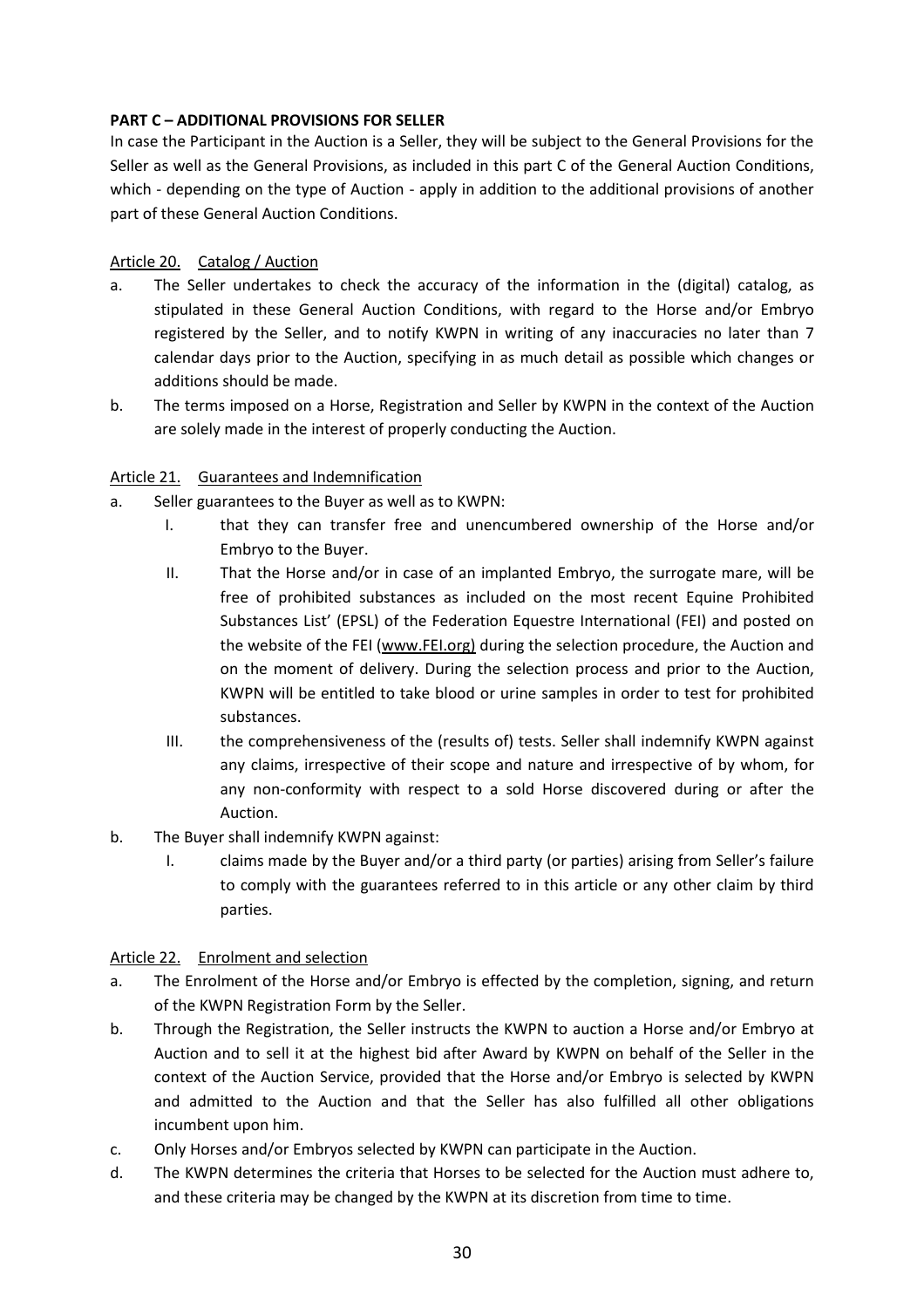- e. The additional provisions of these General Auction Conditions elaborate on these criteria and specify how the selection at a particular Auction is made.
- f. KWPN or a selection committee or designated jury appointed by KWPN shall at all times be entitled to refuse a Horse and/or Embryo without giving reasons, even if the Horse had previously been selected for the Auction, without being obliged to reimburse any damages and/or costs to the Seller. KWPN shall never be obliged, on any basis whatsoever, to reimburse costs and/or damage incurred by Seller in connection with the Registration and/or selection.
- g. Should a registered Horse not be selected for participation in the Auction, the Seller shall be obligated, among other things, to take back the Horse and/or Embryo immediately upon the KWPN's request. All costs arising in connection with this shall be borne by Seller. Seller shall remain obligated to fulfill all its payment obligations towards KWPN based on the Contract and these General Auction Conditions.
- h. If it becomes evident that prohibited substances were administered to a Horse, the Seller shall be obligated to take back the Horse immediately. All costs connected to this shall be borne by Seller. Seller shall remain obligated to the KWPN to fulfill all its payment obligations arising from the Agreement and these General Auction Conditions, to the extent that these relate to compensation for KWPN.
- i. As of the moment of Registration, Seller shall remain responsible for care and supervision of the Horse and, in case of an Embryo implanted in a surrogate mare, the surrogate mare.
- j. KWPN shall never be obliged, on any basis whatsoever, to reimburse costs incurred by Seller in connection with the Registration and/or selection.

# Article 23. Fees and Payment Obligations Seller

- a. By and upon the moment of Registration, the Seller owes the Registration Fee to KWPN. The amount of the Registration Fee per Horse and/or Embryo payable by the Seller to KWPN, to be increased by a Commission on the Auction Amount, provided that the percentage of the Commission payable for each Auction shall be made known by means of a list of fees upon Registration. The Registration fee and the Commission owed by the Seller to KWPN shall be set off by KWPN against the Purchase Price paid by the Buyer for the Horse and/or Embryo upon the sale of the Horse and/or Embryo, after which the remainder of the Purchase Price shall be paid to the Seller in accordance with the provisions of Article 23.b.
- b. Within 14 (fourteen) calendar days upon KWPN's receipt of the Delivery Contract from Buyer and/or Seller, KWPN shall proceed to pay to Seller the amount owed by KWPN to Seller, consisting of the Settlement Amount minus what Seller owes to KWPN under these General Auction Conditions (including, in any event, the Entry Fee and Commission) or otherwise.
- c. If KWPN has received the Delivery Contract, but Buyer and/or Seller have not yet fulfilled all (payment) obligations they have towards KWPN, KWPN shall proceed to pay the amount owed by KWPN to Seller no later than 30 calendar days after the last payment obligation has been fulfilled. Seller shall not be entitled to a setoff.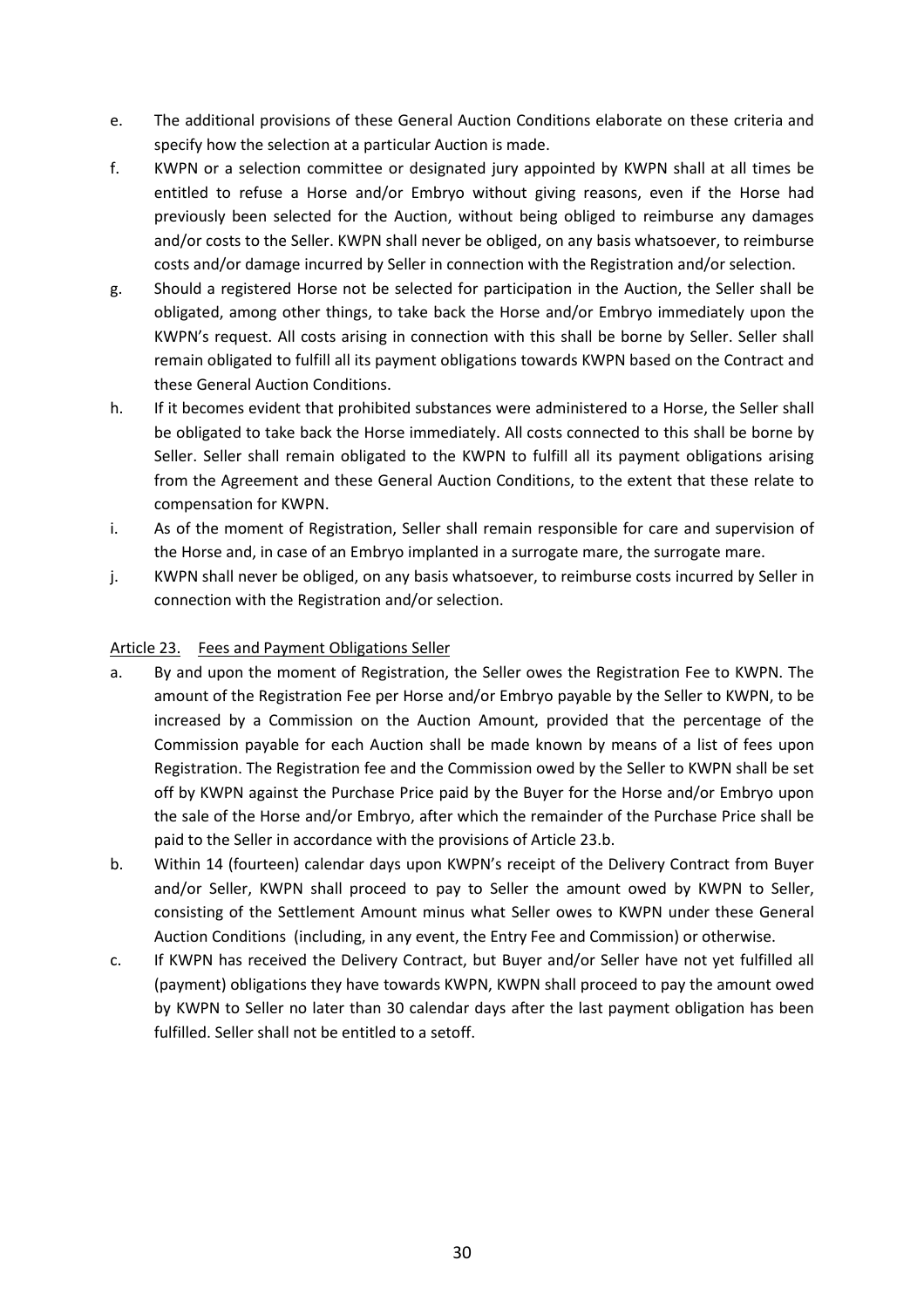### Article 24. Buyback

- a. The Horse offered at Auction shall always be sold, unless no bid is placed. If no bid is placed, Seller shall be held to buy back the Horse at the amount of the opening bid; this constitutes a Buyback. In this case, the opening bid will be considered the Auction Amount.
- b. A Seller that buys back a Horse that they themselves offered at Auction will also be considered a Buyer.
- c. In the event of a Buyback, no Mark-up is due, but a Registration Fee, as well as the Commission payable by Seller, shall be due.
- d. If Seller buys back the offered Horse for a Purchase Price higher than the indicated guide price - as stated on the signed registration form - the Seller shall be considered as Buyer (as well) and Seller must pay the Mark-up, instead of the Commission normally payable by Seller.

### Article 25. Non-participation to Auction by registered Horse

- a. If a registered Horse does not participate in the Auction and the Seller does not report this or has not withdrawn the registered Horse, the Seller shall owe to KWPN, in addition to the Registration Fee, a penalty of € 1,000.00 per Horse, which cannot be offset, immediately and without notice of default being required. In the event of KWPN Select Sale Auction, this penalty amounts to €5,000 per Horse.
- b. The penalty referred to in paragraph 1 of this article does not apply in the event that a Horse and/or an Embryo is unable to participate in the Auction. Only if the Seller can demonstrate, by submitting a veterinary report from a licensed veterinarian, that the Horse and/or Embryo is unable to participate in the Auction, the penalty referred to in paragraph 1 of this article will not apply. KWPN may at all times refuse the non-participation of a Horse and/or Embryo in the event of a failure to comply with the aforementioned requirements or on other grounds, to be determined by KWPN or its selection committee, in which case the Seller does not owe the penalty referred to in paragraph 1. The decision of (the selection committee of) the KWPN is binding. The KWPN is never obligated to pay compensation of any damage and/or costs to the Seller arising from or as a result of a decision within the meaning of this paragraph.

### Article 26. Authorization by Seller

In the event of a Physical Auction, the Seller may register a maximum of two authorized representatives for all the Horses offered for Auction by the Seller together, who will participate in the Auction on behalf of the Seller, in order to buy back the offered Horse during the Auction within the scope of a Buyback. An authorized representative should be registered with KWPN before the start of the Auction by using the applicable authorization form. An authorized representative shall act at the expense and risk of the Seller during the Auction. An act carried out by an authorized representative shall be regarded as an act of Seller.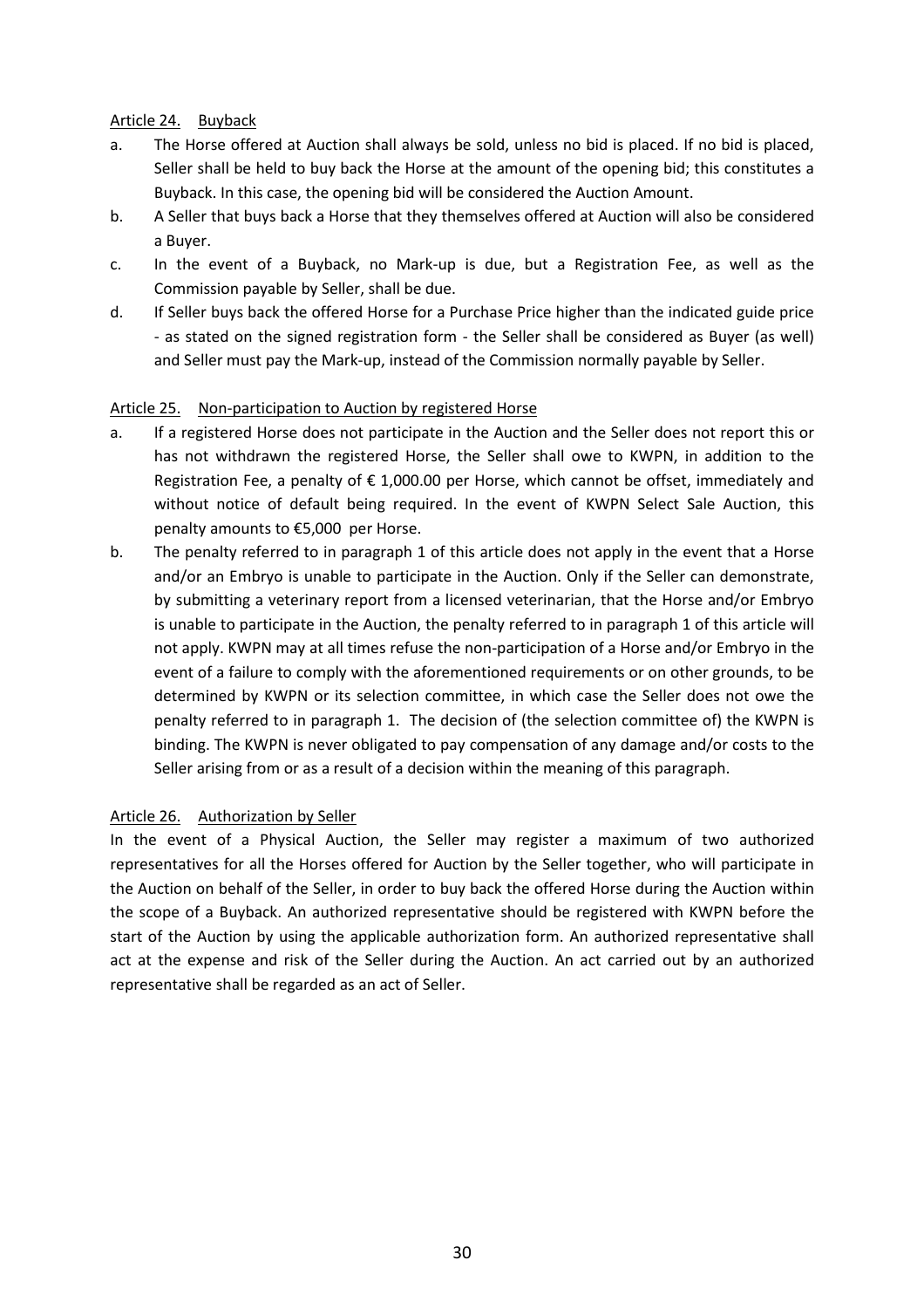#### **PART D –ADDITIONAL PROVISIONS FOR THE KWPN SELECT SALE**

In the event of a KWPN Select Sale Auction, in addition to the General Provisions, the specific, additional provisions, as contained in this Part D of the General Auction Conditions, shall apply.

#### Article 27. Auction and viewing

- a. The KWPN Select Sale is a Physical and/or Online Auction.
- b. Viewing: The Seller will provide the Bidder with the opportunity to view the Horses offered at Auction prior to the Auction: (1) during the first round viewing in Ermelo, (ii) at the KWPN Stallion Show, (iii) or in the KWPN (Auction) stables as of 10.00 AM on the day of the Auction, only upon request.

#### Article 28. Guarantees

- 1. Supplementary to the other provisions in these General Auction Conditions, Seller guarantees to Buyer as well as to KWPN in case of KWPN Select Sale (that);
	- a. a normal and properly functioning respiratory system of the Horse and that the Horse is free from cornage and makes a normal sound when breathing at rest and during exercise for 1 month after the Auction. A binding assessment of the respiratory system will be made by the Utrecht University Faculty of Veterinary Medicine.
	- b. the Horse does not display signs of stable vice, such as cribbing, wheezing or wind sucking. Buyer must inform the Seller in writing within 7 calendar days after actual delivery with as detailed a description as possible of the nature of the stable vice. Seller has designated KWPN as the party to whom Buyer must send the notice referred to in this article without the KWPN being involved in the Purchase Agreement between Buyer and Seller in any way. KWPN shall pass on the notification to the Seller. The Seller and the Buyer will then engage in independent discussions (without interference from KWPN) on the consequences of the defect alleged by Buyer, in which case the Seller has the right to undo the purchase after receiving the notification from the Buyer as referred to in this article. If, for whatever reason, KWPN is involved in or performs actions relating to or following the notification referred to in this article, KWPN does so merely as an intermediary and is never bound in any way whatsoever to the (consequences of) purchase agreement between Buyer and Seller or to the consequences of the alleged defect.
	- 2. The Buyer may have the sperm quality and the fertility of Horses that have been designated for the KWPN performance test ('Designated Horse') tested by the Faculty of Veterinary Medicine at Utrecht University for a period of 1 (in words: one) month after the Sale, these tests will be at the risk and account of the Buyer. The Seller guarantees to the Buyer that the sperm quality and the fertility shall be satisfactory at the time of delivery of the Horse. The test results will be considered 'satisfactory' if the sperm contains a minimum of 30% live sperm cells and 30% normally built cells; the outcome shall be based exclusively on the test results of Utrecht University. The quality will be assessed based on the average of two ejaculates approximately 1 (one) hour apart. When the outcome of the test is unsatisfactory, the Purchase Agreement may be terminated at the request of the Buyer. In the event that the sperm quality and the fertility are not tested by the Buyer within 1 (in words: one) month of the conclusion of the Purchase Agreement, the right of the Buyer to terminate the Purchase Agreement based on the outcome of such a test will expire. The Buyer may choose to have these tests done at its own expense if the Horse in question is not a Designated Horse. If a Horse is not a Designated Horse, the Seller does not have to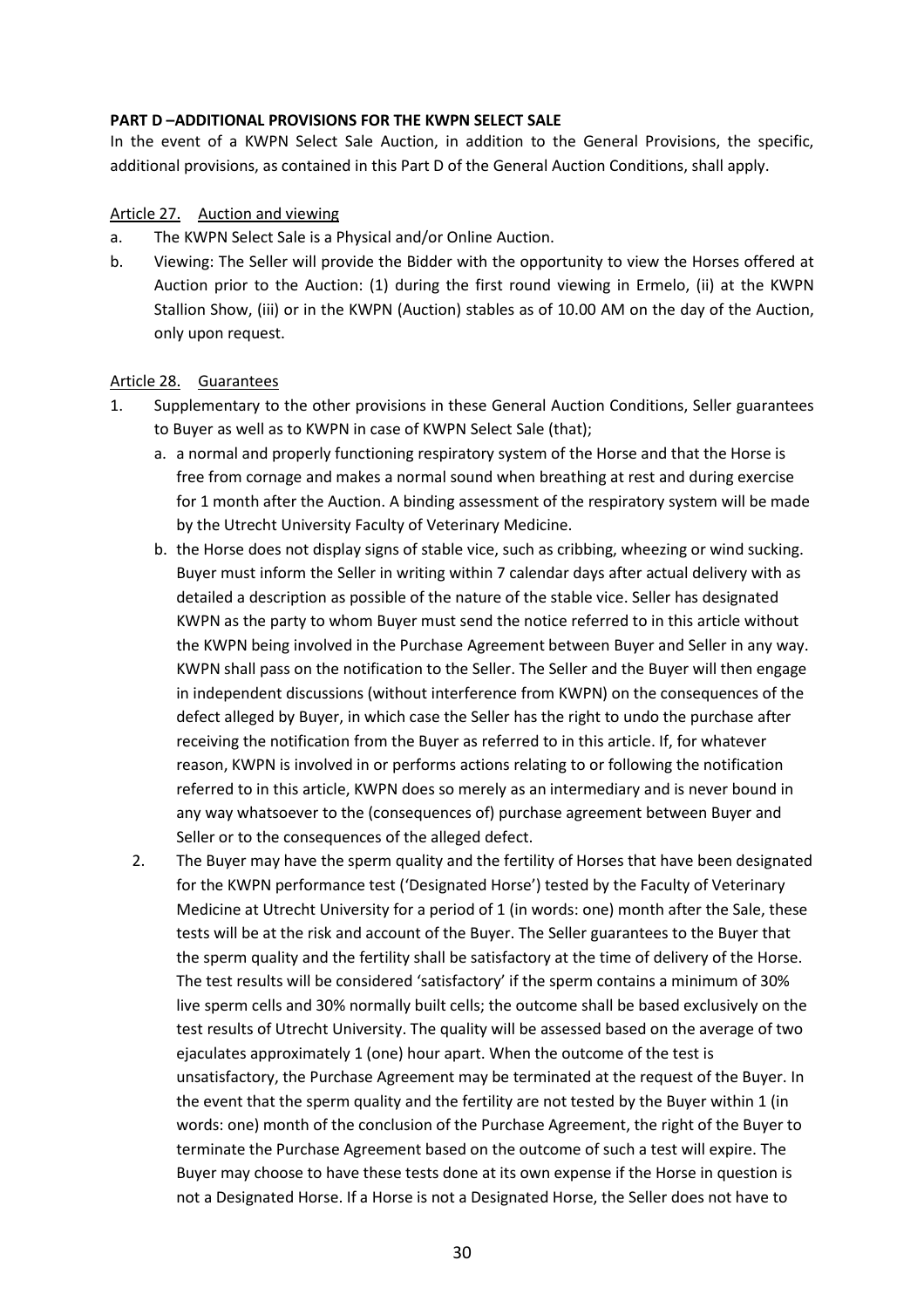guarantee a satisfactory result; this entails that the outcome of such a test does not have implications for the Purchase Agreement.

#### Article 29. Registration and selection

In the event of KWPN Select Sale, the following (supplementary) conditions apply to the Registration and selection:

- a. A selection committee composed by KWPN assesses and selects the Horses that qualify for participation in the Auction. A decision by the selection committee shall be binding.
- b. Selection of the Horses will take place during the first viewing of the KWPN stallion selection in Ermelo, the date and time of which will be set and communicated by KWPN.
- c. Dressage horses must also be shown on the lunge at a time to be determined during an extra selection moment after the first viewing..
- d. The Auction shall (only) admit Horses that:
	- i. have participated in the first viewing in Ermelo;
	- ii. are free of observable defects, including, but not limited to, stable vices;
	- iii. have been found acceptable by a licensed inspection veterinarian and the KSS veterinary committee prior to the Auction on the basis of radiographic examination by a licensed veterinarian (in which the neck and back of dressage horses and showjumper horses are also evaluated) and an examination by a veterinarian, of which inspections the Seller has submitted the X-ray images and a veterinary report (and ancillary findings) to the KWPN. The X-ray images must have been made within 90 days prior to the Auction and must qualitatively meet the qualitative criteria as described in the book "*De verterinaire keuring van het paard*" April 2007 edition, Libre Ltd Publishing Company. X-ray assessment of the back and neck is done according to the system of Dyson, Zimmerman and Murray as published in Veterinary Radiology & Ultrasound 2011 and British Equine Veterinary Journal in 2012. The veterinary clinical examination must have taken place no later than 90 days prior to the Auction, and an (English) examination report in accordance with the specifications of the *Groep Paard* of the KNMvD will be drawn up. The clinical and radiographic examination by a licensed veterinarian will be performed at the request and at the risk and account of Seller.
	- iv. have been found acceptable by the KSS veterinary committee at a final veterinary clinical inspection on the day of the Auction;
	- v. have been genotyped (DNA analysis) in accordance with the KWPN's regulations and for which a genomic breeding value for osteochondrosis is known, unless the Horse is insufficiently related to the KWPN's reference population;
	- vi. have been tested and found to have an acceptable respiratory function and to be free of cornage and produce a normal sound when breathing at rest and during exercise. A binding assessment of the respiratory system will be made by the KWPN Cornage assessment committee.
	- vii. have been tested for Warmblood Fragile Foal Syndrome (WFFS).
- e. In order to qualify as a KWPN-approved Horse, being a stallion, Horses designated by the KWPN Stallion Selection Committee for the KWPN performance test ("designated stallion") must successfully complete the KWPN performance test after the Auction. The regulations applicable to this, including the standards regarding the genomic breeding value for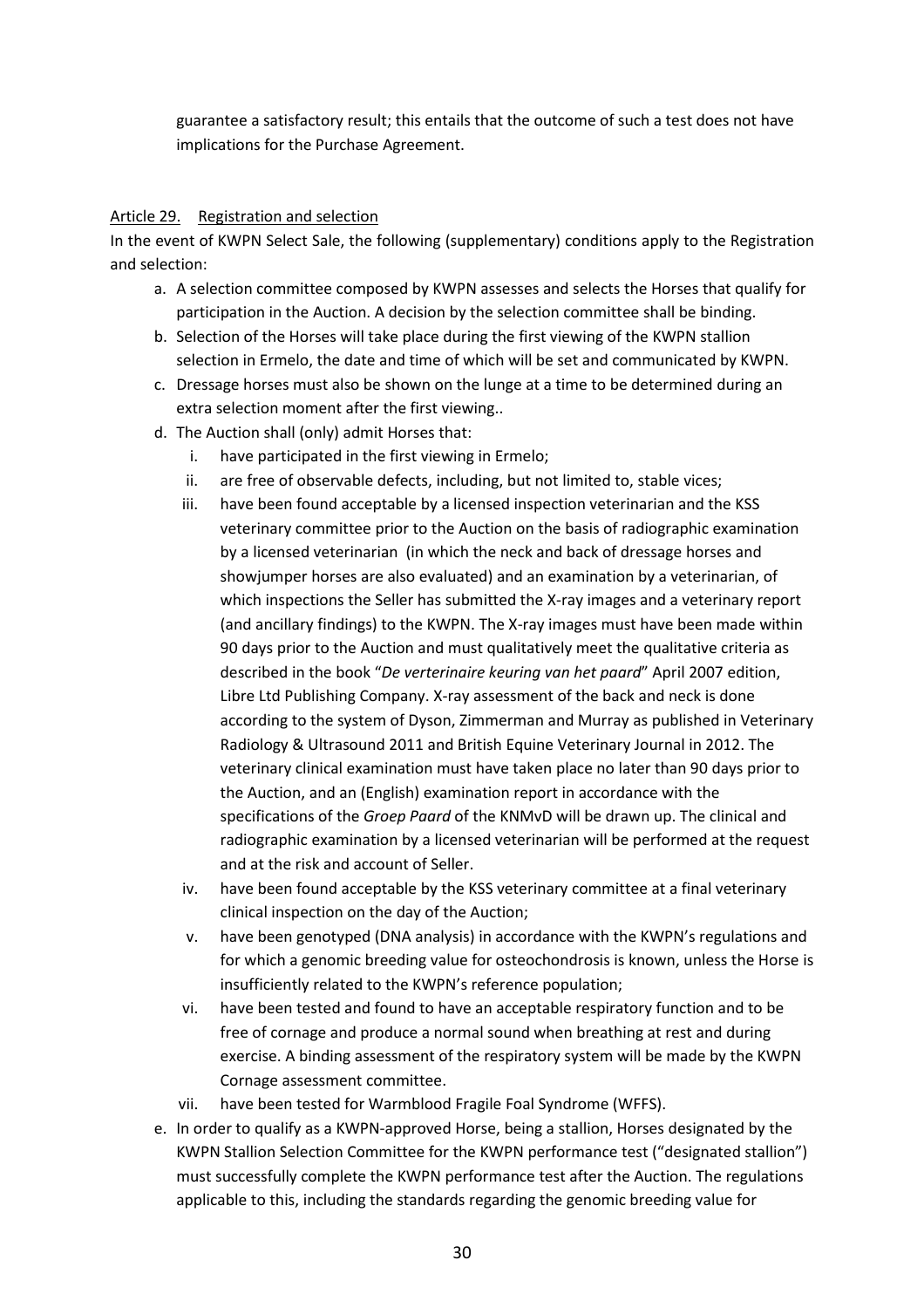osteochondrosis (GFW-OC) are available on the KWPN website or will be provided in writing upon request;

### Article 30. Delivery

In the event of a KWPN Select Sale Auction, the delivery of the purchased Horse will take place by acceptance of the Horse at Seller's premises or the (stable) address indicated by Seller, unless otherwise agreed between Seller and Buyer.

## Article 31. Risk transfer

In the KWPN Select Sale, the risk of the Horse and/or Embryo transfers in the following way:

- a. If the Buyer is a Consumer, the Horse will be at the risk of the Buyer as of the moment of delivery. As of that time, all obligations, responsibilities and liabilities, as well as all risk factors in relation to the Horse, will have transferred to the Consumer Buyer involved. The Consumer Buyer indemnifies KWPN against any third-party claims in this regard.
- b. If the Buyer is not a Consumer, the Horse will be at the risk of the Buyer as of the moment of the Award. As of the Award, all obligations, responsibilities and liabilities, as well as all risk factors in relation to the Horse, will have transferred to the Buyer involved. The Buyer indemnifies KWPN against any third-party claims in this regard.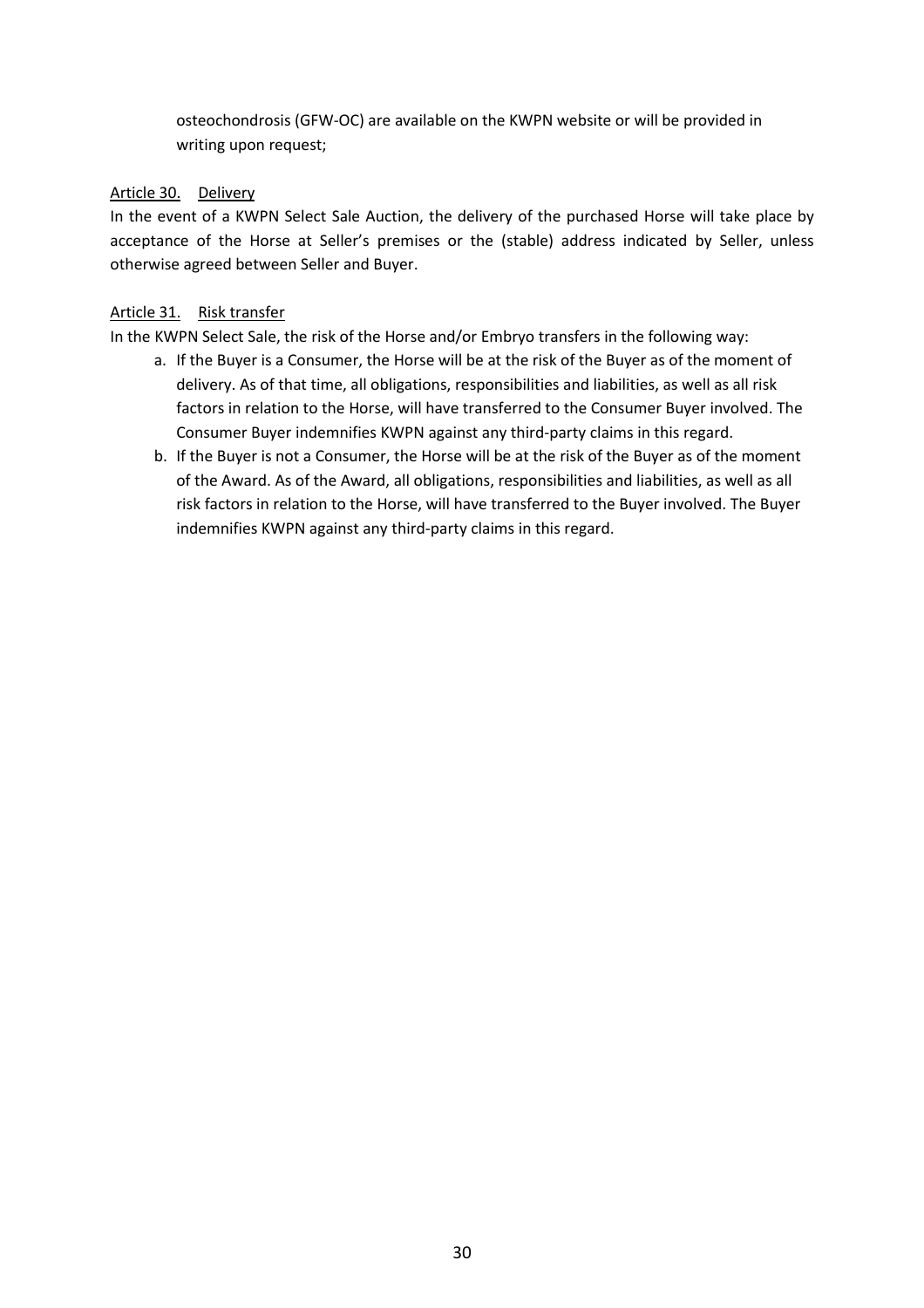### **PART E –ADDITIONAL PROVISIONS FOR THE ONLINE STALLION AUCTION**

In the event of an Online Stallion Auction, in addition to the General Provisions, the specific, additional provisions, as contained in this Part E of the General Auction Conditions, shall apply.

### Article 32. Auction and inspection

The Online Stallion Auction is an Online Auction.

#### Article 33. Viewing:

Seller will provide the Bidder with the opportunity to view the Horses offered at Auction prior to the Auction (i) during the first viewing in Ermelo, (ii) or, for Online Auctions, at the Seller's premises, at the Participant's request and by appointment only.

### Article 34. Registration and selection

In the event of an Online Stallion Auction, the following conditions apply to the Registration and selection:

- a. A jury composed by KWPN assesses and selects the Horses that qualify for participation in the Auction, based on the criteria set out by KWPN, including (although not limited to) the criteria included under B. The KWPN is authorized to change the criteria from time to time unilaterally. A decision by the jury shall be binding.
- b. Selection of the Horses by KWPN will take place during the first viewing in Ermelo, the date and time of which will be set and communicated by KWPN.
- c. The Auction shall (only) admit Horses that:
	- i. have participated in the first viewing in Ermelo (in the event of an Online Stallion Auction);
	- ii. were selected by the jury appointed by KWPN;
	- iii. are free of observable defects, including, but not limited to, stable vices;
	- iv. have been found radiologically and clinically acceptable during a sports inspection, of which inspection the Seller has submitted a veterinary report to the KWPN within 30 calendar days prior to the Auction. A clinical report may not be more than 30 days old. A radiological report may have been made from the time the Horse is 24 months old. Reports must be written in both Dutch and English. The X-ray sport inspection and veterinary clinical inspection, must be performed by a licensed veterinarian at the request and at the risk and account of Seller.

### Article 35. Delivery

In the event of an Online Stallion Auction, the delivery of the purchased Horse will take place by acceptance of the Horse at Seller's premises or the (stable) address indicated by Seller, unless otherwise agreed between Seller and Buyer.

### Article 36. Risk transfer

In the Online Stallion Auction, the risk of the Horse transfers in the following way:

a. If the Buyer is a Consumer, the Horse will be at the risk of the Buyer as of the moment of delivery. As of that time, all obligations, responsibilities and liabilities, as well as all risk factors in relation to the Horse, will have transferred to the Consumer Buyer involved. The Consumer Buyer indemnifies KWPN against any third-party claims in this regard.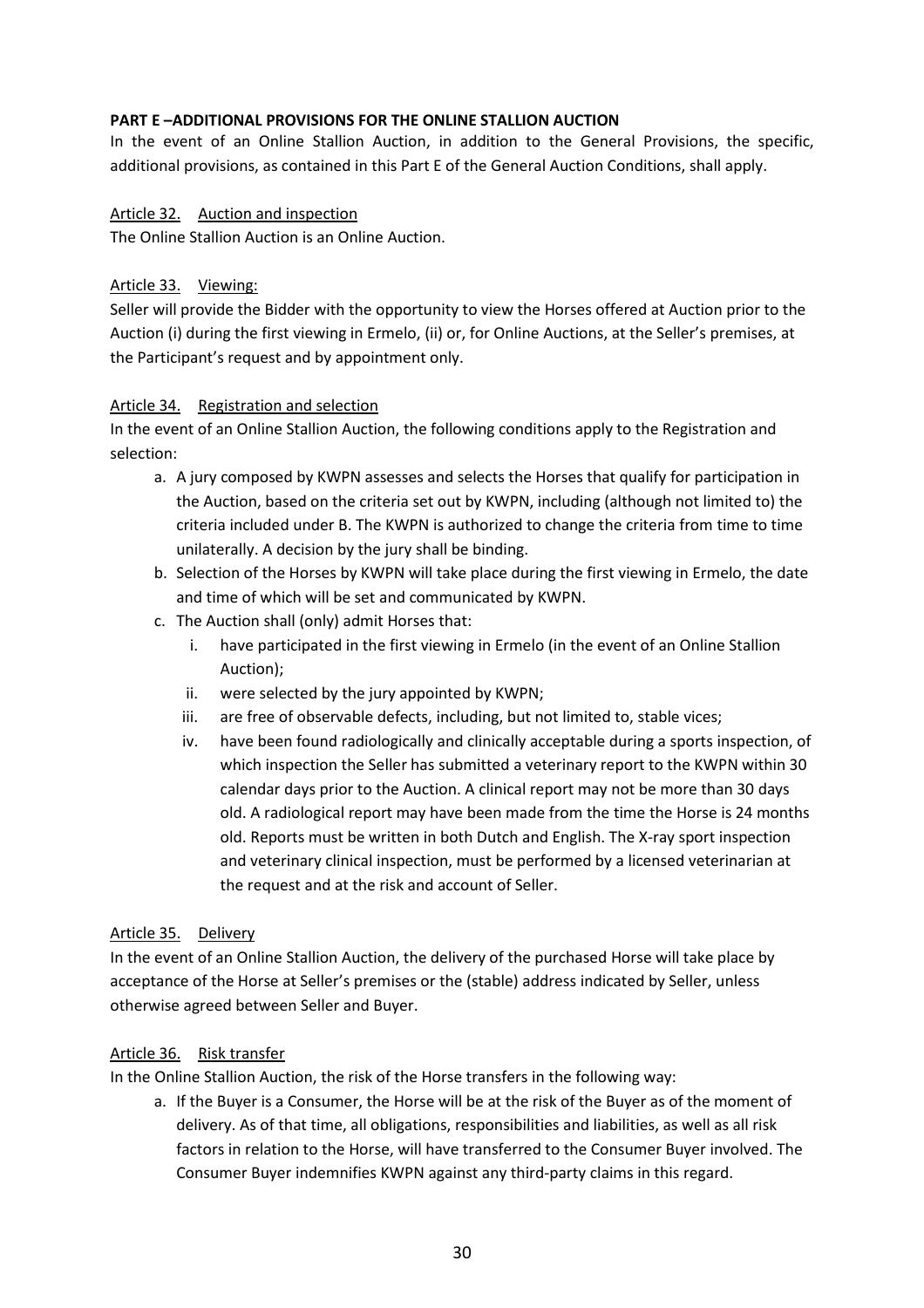b. If the Buyer is not a Consumer, the Horse will be at the risk of the Buyer as of the moment of the Award. As of the Award, all obligations, responsibilities and liabilities, as well as all risk factors in relation to the Horse, will have transferred to the Buyer involved. The Buyer indemnifies KWPN against any third-party claims in this regard.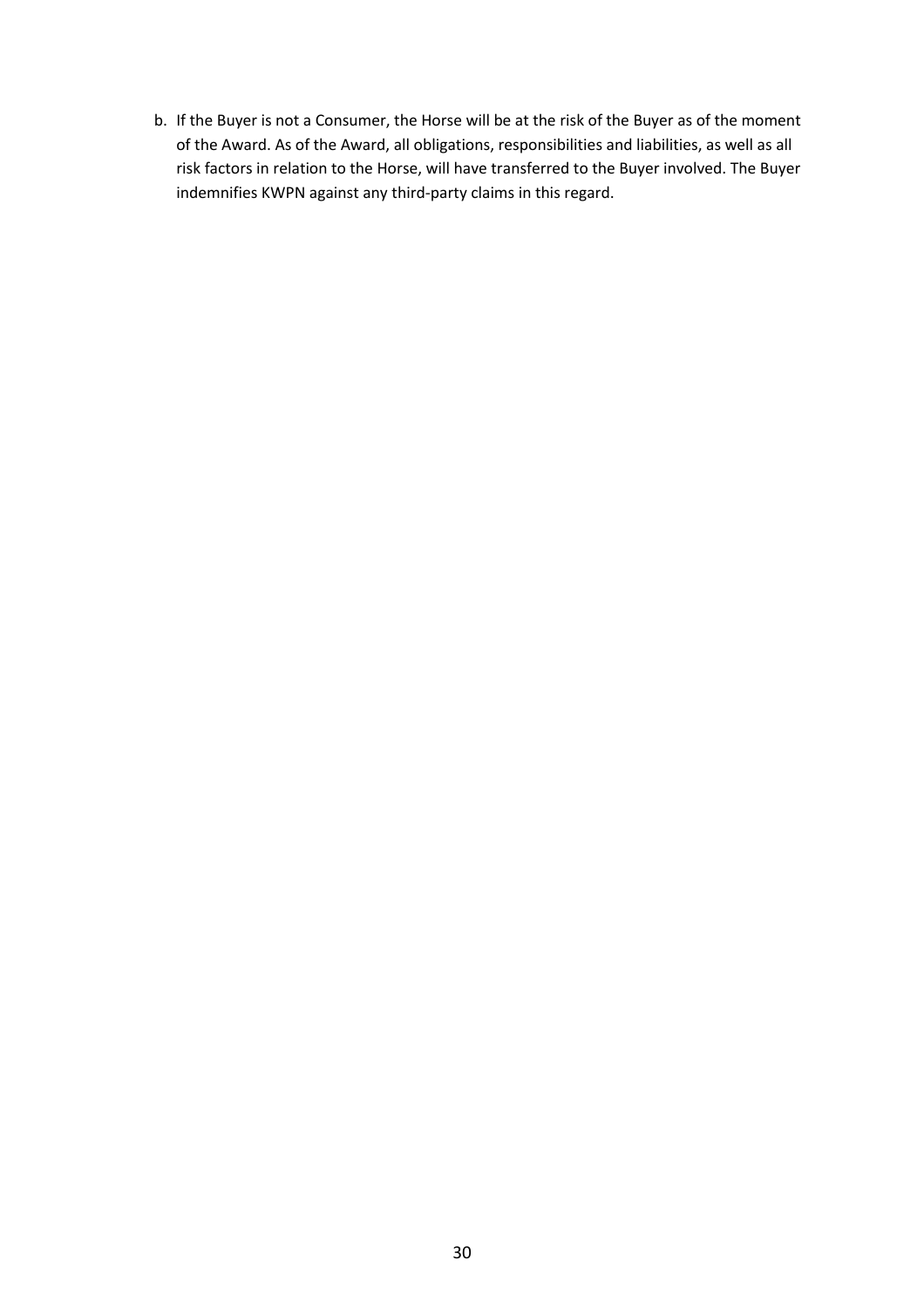## **PART F –ADDITIONAL PROVISIONS FOR THE ONLINE FOAL AUCTION**

In the event of an Online Foal Auction, in addition to the General Provisions, the specific, additional provisions, as contained in this Part F of the General Auction Conditions, shall apply to Bidder/Buyer and Seller.

Article 37. Auction and viewing

The Online Foal Auction is an Online Auction.

### Article 38. Viewing:

Seller will provide the Bidder with the opportunity to view the foals prior to the Auction at the Seller's premises by appointment only. A viewing shall only take place upon Bidder's request.

### Article 39. Registration and Selection

In the event of the Online Foal Auction, the following (supplementary) conditions apply to the Registration and selection of the foals:

- a. A jury composed by KWPN assesses and selects the foals that qualify for participation in the Auction, based on the criteria set out by KWPN, including (although not limited to) the criteria included under B. KWPN is authorized to change the criteria from time to time unilaterally. A decision by the jury shall be binding on the Seller.
- b. The Auction shall (only) admit foals that:
	- i. are registered with the KWPN;
	- ii. were selected by the jury appointed by KWPN;
	- iii. are free of observable defects, including (but not limited to) stable vices;
	- iv. have been presented and filmed and photographed on the photo and video day organized by KWPN, the date and time of which will be set and communicated by KWPN.
	- v. have been clinically examined on the photo and video day organized by KWPN for abnormalities of the eyes, heart, lungs, teeth, and, if a stallion is involved, the genital organs. A veterinary report of the veterinary clinical examination will be prepared, which can be inspected (online). This inspection is performed by an licensed veterinarian appointed by the KWPN.

### Article 40. Delivery

In the event of an Online Foal Auction, the delivery of a purchased foal will occur by delivery by the Seller to the Buyer at a time to be agreed on by Buyer and Seller. If a Buyer resides outside of the Netherlands, the Seller shall deliver the foal to an address within the Netherlands indicated by the Buyer. The delivery of a foal will take place upon the foal reaching the age of 5 months but no later than after a foal is 5.5 months old. Buyer shall not owe any compensation to Seller for the period until delivery.

### Article 41. Risk transfer

- a. In the event of an Online Foal Auction, the risk of the foal transfers as follows:
	- I. if there is a Purchase Agreement regarding a foal that is 5 months or older at that time, the risk of the foal shall transfer to Buyer at the time of actual delivery, on the understanding that the foal shall be delivered to Buyer no later than one week after the Online Auction (at which time the risk shall pass to Buyer at the latest). Therefore, as of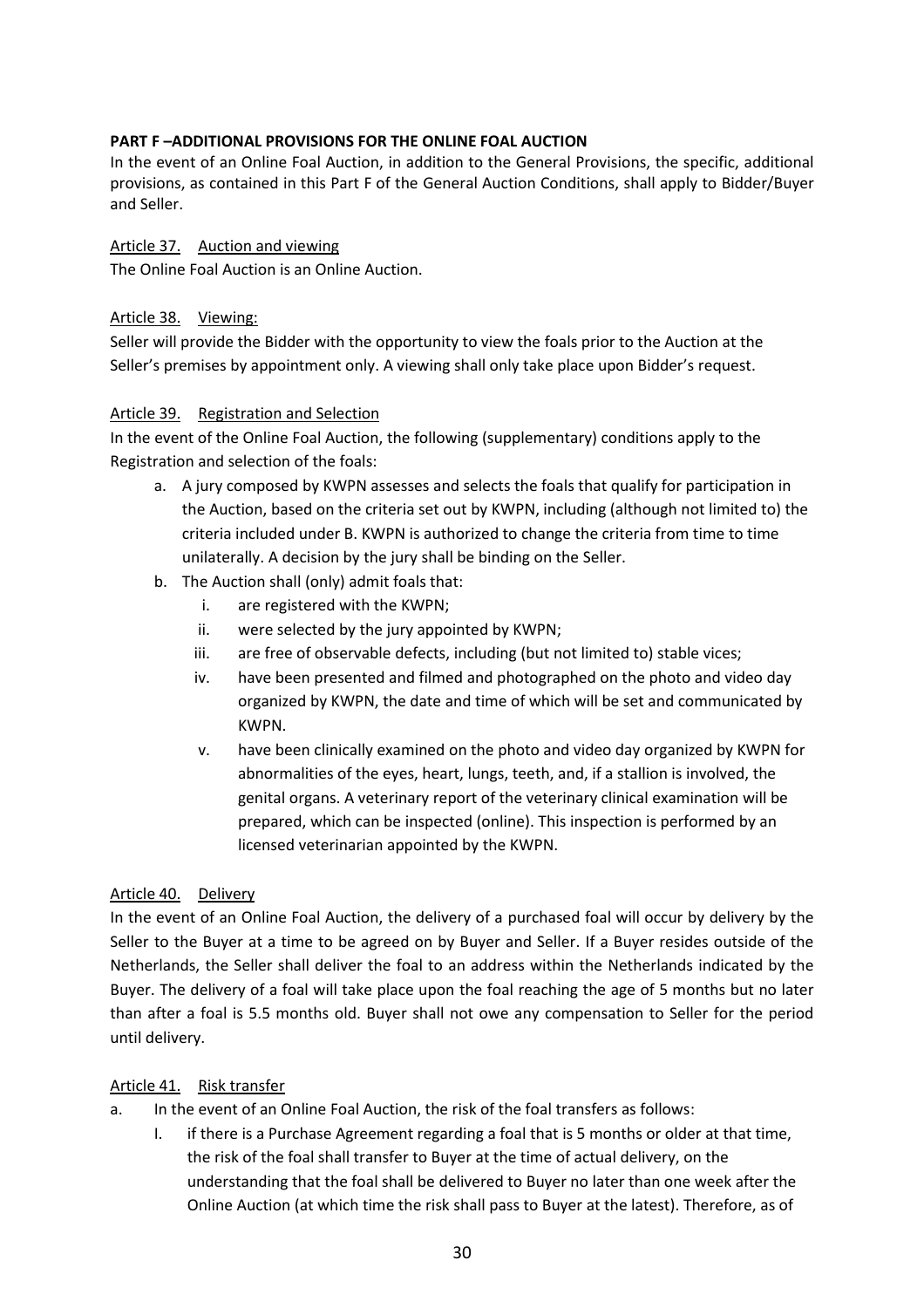the moment of delivery, the risks of the foal, including all (financial) responsibilities and liabilities, transfer to the Buyer.

- II. if there is a Purchase Agreement in respect of a foal that is younger than 5 months at the time of the sale, then the foal shall not be delivered until the foal has reached the minimum age of 5 months and the risk of loss and/or of damage to and/or caused by the auctioned/purchased foal shall remain with Seller up to an age of 5 months and with Buyer after an age of 5 months. Without prejudice to the foregoing, Seller shall be obliged to leave a sold foal with its mother until the age of 5 months without any compensation being due to Buyer and Seller shall be obliged to have the foal delivered to Buyer before the foal is 5.5 months old.
- b. Unless otherwise agreed, the risk shall transfer to Buyer at the time specified in Article 41.a regardless of at what time the actual delivery of the foal to Buyer takes place. If there is a Purchase Agreement between a Consumer Buyer and a Seller who is not a consumer, then the risk does not transfer until delivery.
- c. Without prejudice to the other provisions in these General Auction Conditions, Buyer and Seller shall indemnify the KWPN against all claims by third parties relating to the noncompliance with the provisions of article 41.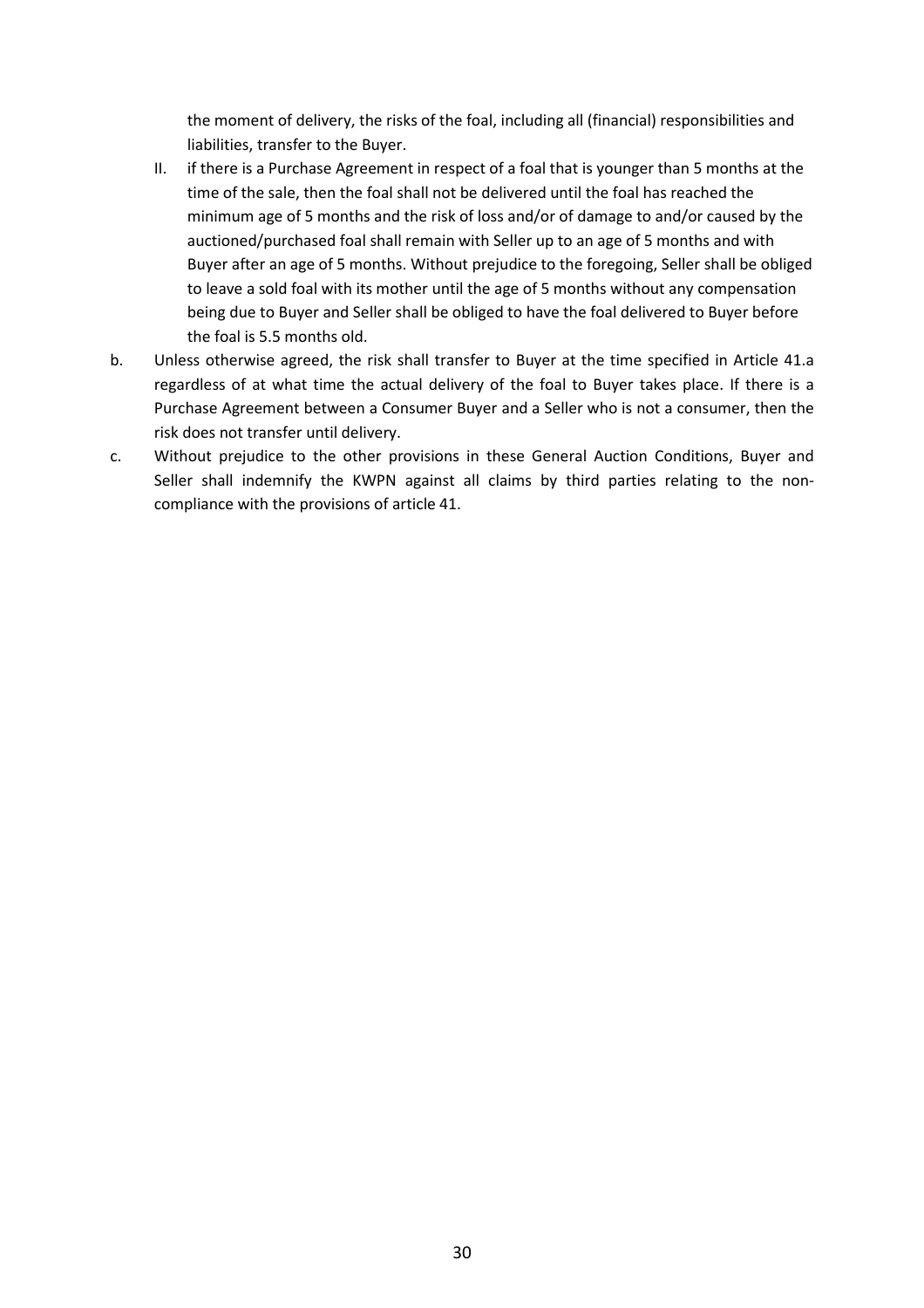### **PART G –ADDITIONAL PROVISIONS FOR THE ONLINE BROODMARE AND/OR EMBRYO AUCTION**

In the event of an Online Embryo and/or Broodmare Auction, the specific, additional provisions, as contained in this Part G of the General Auction Conditions, shall apply to Bidder/Buyer and Seller in addition to the General Provisions.

#### Article 42. Auction

The Online Broodmare and Embryo Auction Auction is an Online Auction.

#### Article 43. Viewing:

Seller will provide the Bidder with the opportunity to view the broodmares and surrogate mares offered at Auction prior to the Auction at the Seller's premises, such in consultation with the Seller.

### Article 44. Selection

In the event of the Online Embryo and/or broodmare Auction, the following (supplementary) conditions apply to the Registration and selection:

- a. A jury composed by KWPN assesses and selects the embryos and broodmares that qualify for participation in the Auction, based on the criteria set out by KWPN, including (although not limited to) the criteria included under 2. KWPN is authorized to change the criteria from time to time unilaterally. A decision by the jury shall be binding on the Seller.
- b. The Auction shall admit embryos and broodmares that:
	- I. are registered with the KWPN;
	- II. were selected by the jury appointed by KWPN;
	- III. are free of observable defects, including (but not limited to) stable vices; with the proviso that the provisions for an Embryo apply to the surrogate mare in which the Embryo was placed;
	- IV. were found clinically acceptable with the proviso that the provisions for an Embryo apply to the surrogate mare in which the Embryo was placed;
	- V. in case of a broodmare: a pregnancy statement must be available during the selection.

### Article 45. Risk transfer

The provisions of Article 31 shall apply to the transfer of risk, with the proviso that "Horse" shall mean Broodmare or Embyro (and surrogate mare).

### Article 46. Embryo

In the event that of an Embryo that was implanted in a surrogate mare, the surrogate mare must be returned by Buyer to the Seller at the expense of the Buyer after weaning (a minimum of 5 months and a maximum of 5.5 months after the birth of the foal).

### Article 47. Surrogate mare

- a. The Seller may charge the Buyer with a guarantee deposit for the surrogate mare (that is rented out to Buyer). The amount of the guarantee deposit is stated on the auction site for each Embryo.
- b. The deposit will be paid by the Buyer to KWPN, who will take receipt of the amount on behalf of the Seller. Once the surrogate mare is returned in good condition, this amount will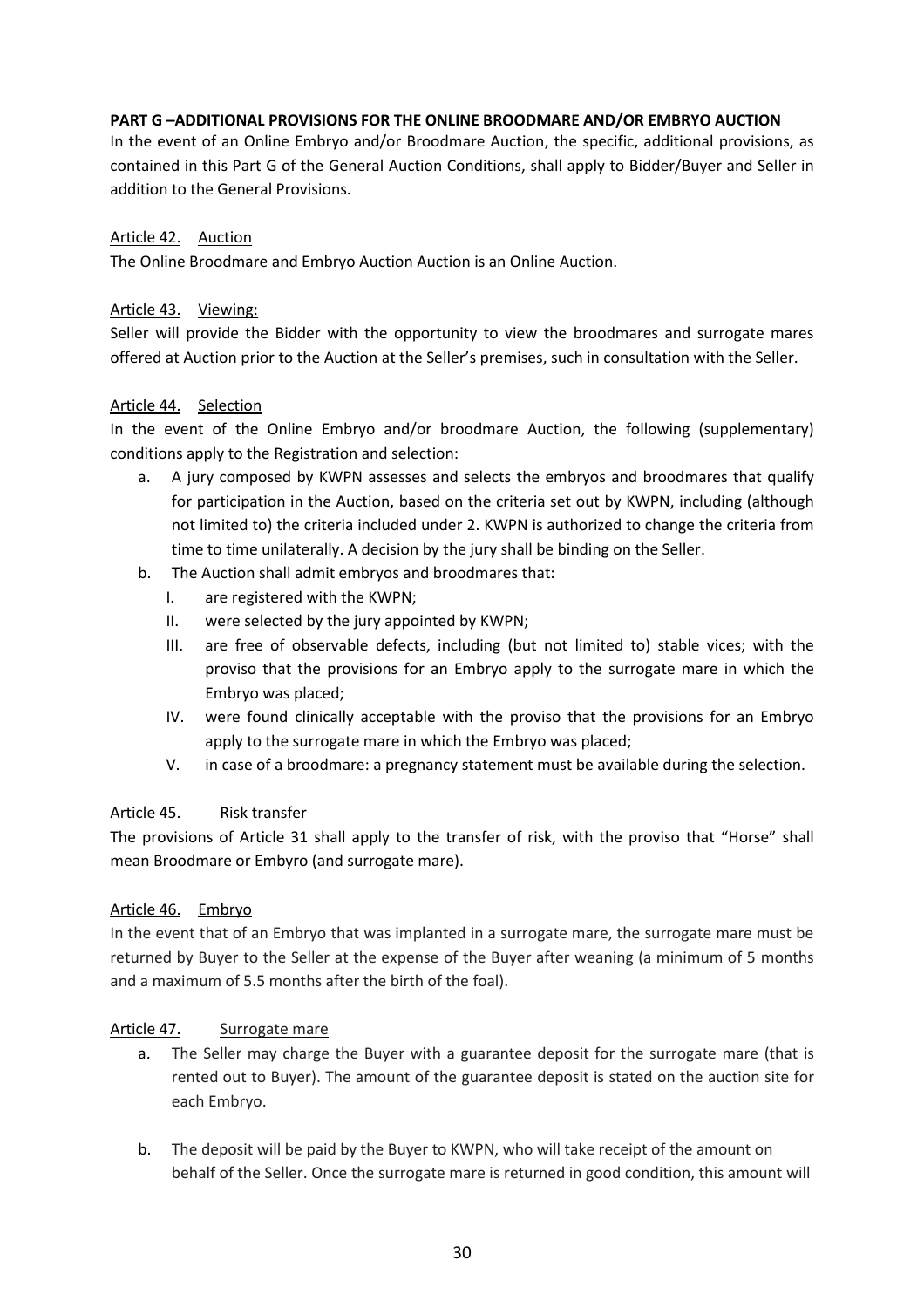be refunded to the Buyer by KWPN.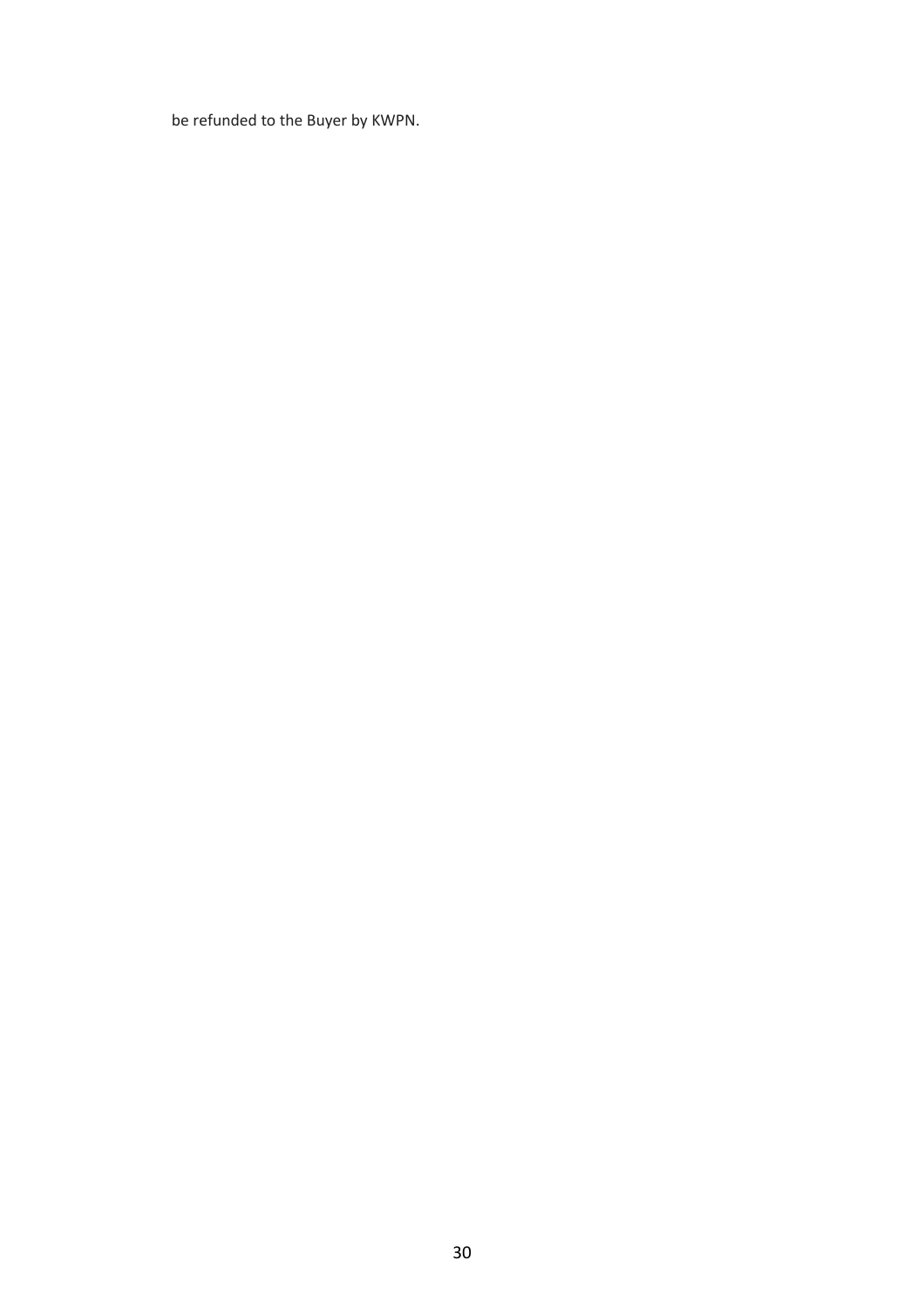### **Part H. –ADDITIONAL PROVISIONS FOR THE ONLINE 3 & 4-YEARS OLD AUCTION**

In the event of a 3 & 4 Years-Old Auction, the specific, additional provisions, as contained in this Part H of the General Auction Conditions, shall apply to Bidder/Buyer and Seller in addition to the General Provisions.

# Article 48. Auction and viewing

The 3 & 4 Years-Old Auction is an Online Auction.

### Article 49. Viewing:

Seller will provide the Bidder with the opportunity to view the Horses offered at Auction prior to the Auction at the Seller's, by appointment only.

### Article 50. Registration & Selection

In the event of the 3 & 4 Years-Old Auction, the following conditions apply to the Registration and selection:

- a. A jury composed by KWPN assesses and selects the Horses that qualify for participation in the Auction based on the criteria set out by KWPN, including (although not limited to) the criteria included under B. The KWPN is authorized to change the criteria from time to time unilaterally. A decision by the jury shall be binding.
- b. The Auction shall admit Horses that:
	- i. are registered with the KWPN;
	- ii. were selected by the jury appointed by KWPN;
	- iii. are free of observable defects, including (but not limited to) stable vices;
	- iv. have been found radiologically and clinically acceptable during a sport inspection (including neck and back x-rays), of which inspection the Seller has submitted a veterinary report (in Dutch and English) no more than 90 days old to KWPN within 30 calendar days prior to the Auction. A clinical report may not be more than 90 days old and a radiological report may not be more than 12 months old. The inspection must be performed by a licensed veterinarian from the Netherlands, at the request and at the risk and account of Seller.

### Article 51. Delivery

In the event of an 3 & 4 Years-Old Auction, the delivery of the purchased Horse will take place by acceptance of the Horse at Seller's premises or the (stable) address indicated by Seller, unless otherwise agreed between Seller and Buyer.

### Article 52. Risk transfer

In the 3 & 4 Years-Old Auction, the risk of the Horse transfers in the following way:

a. If the Buyer is a Consumer, the Horse will be at the risk of the Buyer as of the moment of delivery. As of that time, all obligations, responsibilities and liabilities, as well as all risk factors in relation to the Horse, will have transferred to the Consumer Buyer involved. The Consumer Buyer indemnifies KWPN against any third-party claims in this regard.

b. If the Buyer is not a Consumer, the Horse will be at the risk of the Buyer as of the moment of the Award. As of the Award, all obligations, responsibilities and liabilities, as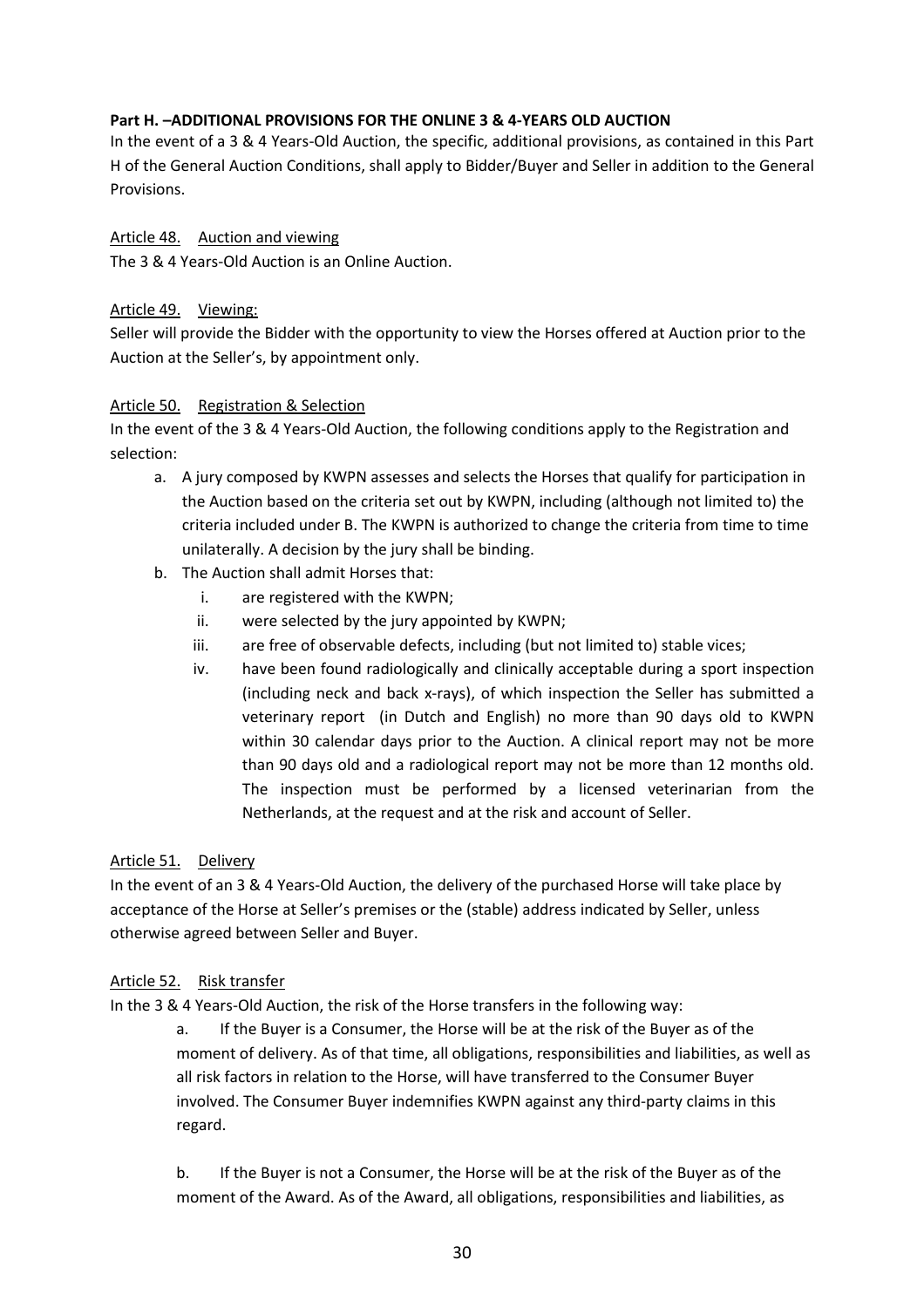well as all risk factors in relation to the Horse, will have transferred to the Buyer involved. The Buyer indemnifies KWPN against any third-party claims in this regard.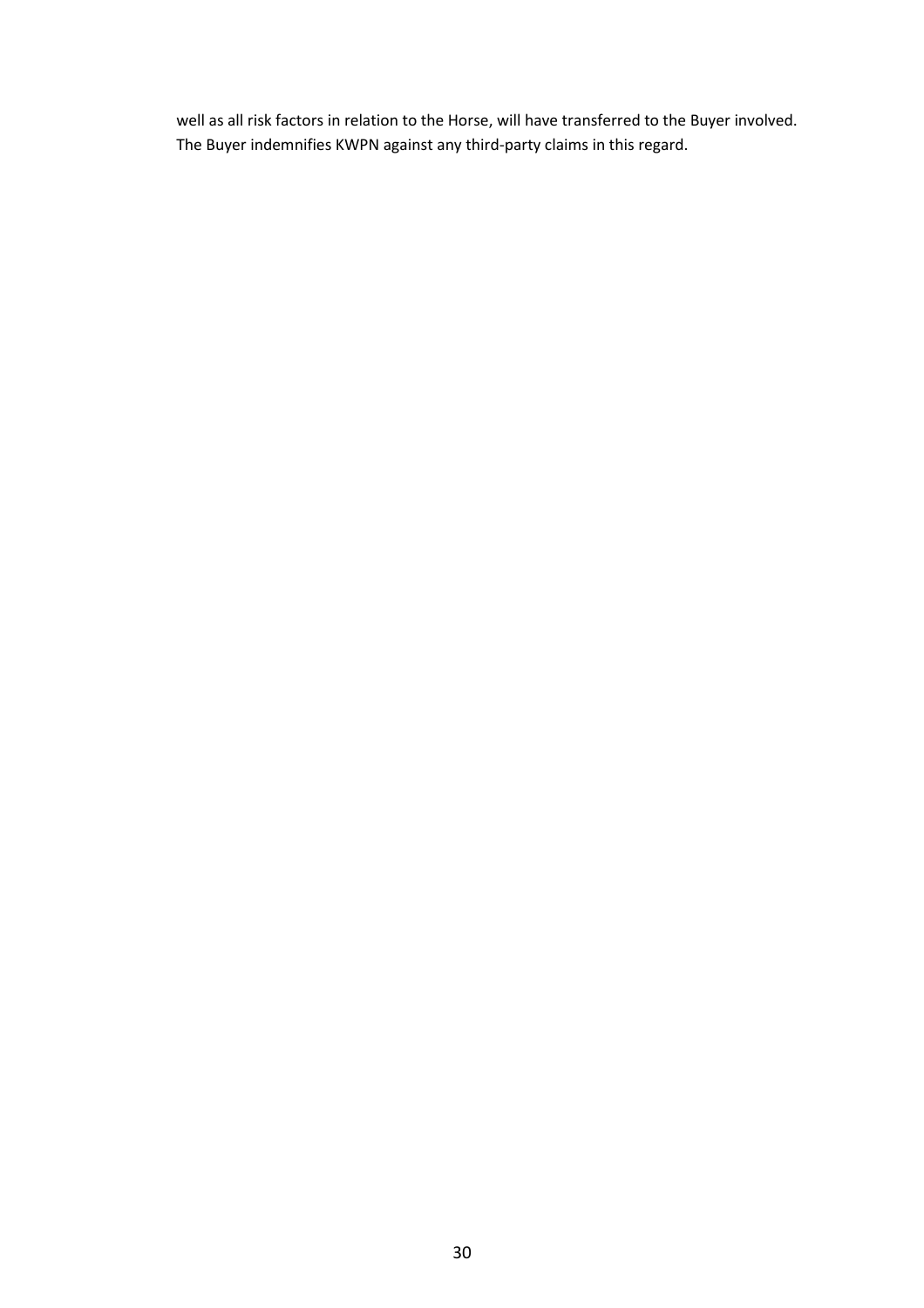## **PART I. – ADDITIONAL PROVISIONS FOR THE YOUNG JUMPING FOAL SALE**

In the event of a Young Jumping Foal Sale, the specific, additional provisions, as contained in this Part I of the General Auction Conditions, shall apply to Bidder/Buyer and Seller in addition to the General Provisions.

### Article 53. Auction

The Yoing Jumping Foal Sale is a Physical Auction.

#### Article 54. Viewing:

Seller will provide the Bidder with the opportunity to view the foals put up for Auction prior to the Auction at the (i) auction stables on the day of the Auction, by request only, or, (ii)at the Seller's, by request only.

#### Article 55. Registration & Selection

In the event of the Young Jumping Foal Sale, the following conditions apply to the Registration and selection:

- a. A jury composed by KWPN assesses and selects the foals that qualify for participation in the Auction based on the criteria set out by KWPN, including (although not limited to) the criteria included under B. KWPN is authorized to change the criteria from time to time unilaterally. A decision by the jury shall be binding on the Seller.
- b. The Auction shall admit foals that:
	- i. are registered with KWPN;
	- ii. were selected by the jury appointed by KWPN;
	- iii. are free of observable defects, including (but not limited to) stable vices;
	- iv. have been presented and filmed and photographed on the photo and video day organized by KWPN, the date and time of which will be set and communicated by KWPN.
	- v. have been clinically examined on the photo and video day organized by KWPN for abnormalities of the eyes, heart, lungs, teeth, and, if a stallion is involved, the genital organs. A veterinary report of the veterinary clinical examination is prepared, which can be inspected (online). This inspection is performed by an licensed veterinarian appointed by the KWPN.

### Article 56. Delivery

In the event of a Young Jumping Foal Sale, the delivery of a foal will be made by the Seller to the Buyer. If a Buyer resides outside of the Netherlands, the Seller shall deliver the foal to an address within the Netherlands indicated by the Buyer. The delivery of a foal will take place upon the foal reaching the age of 5 months but before the foal is 5.5 months old, unless in the event that a foal is older than 5.5 months at the time of the Award, in which case the provisions of the following article apply. Buyer shall not owe any compensation to Seller for the period until delivery.

### Article 57. Risk transfer

- a. In the Young Jumping Foal Sale, the risk of the foal transfers in the following way:
	- a. if there is a Purchase Agreement regarding a foal that is 5 months or older at that time, the risk of the foal shall transfer to Buyer at the time of actual delivery, on the understanding that the foal shall be delivered to Buyer no later than one week after